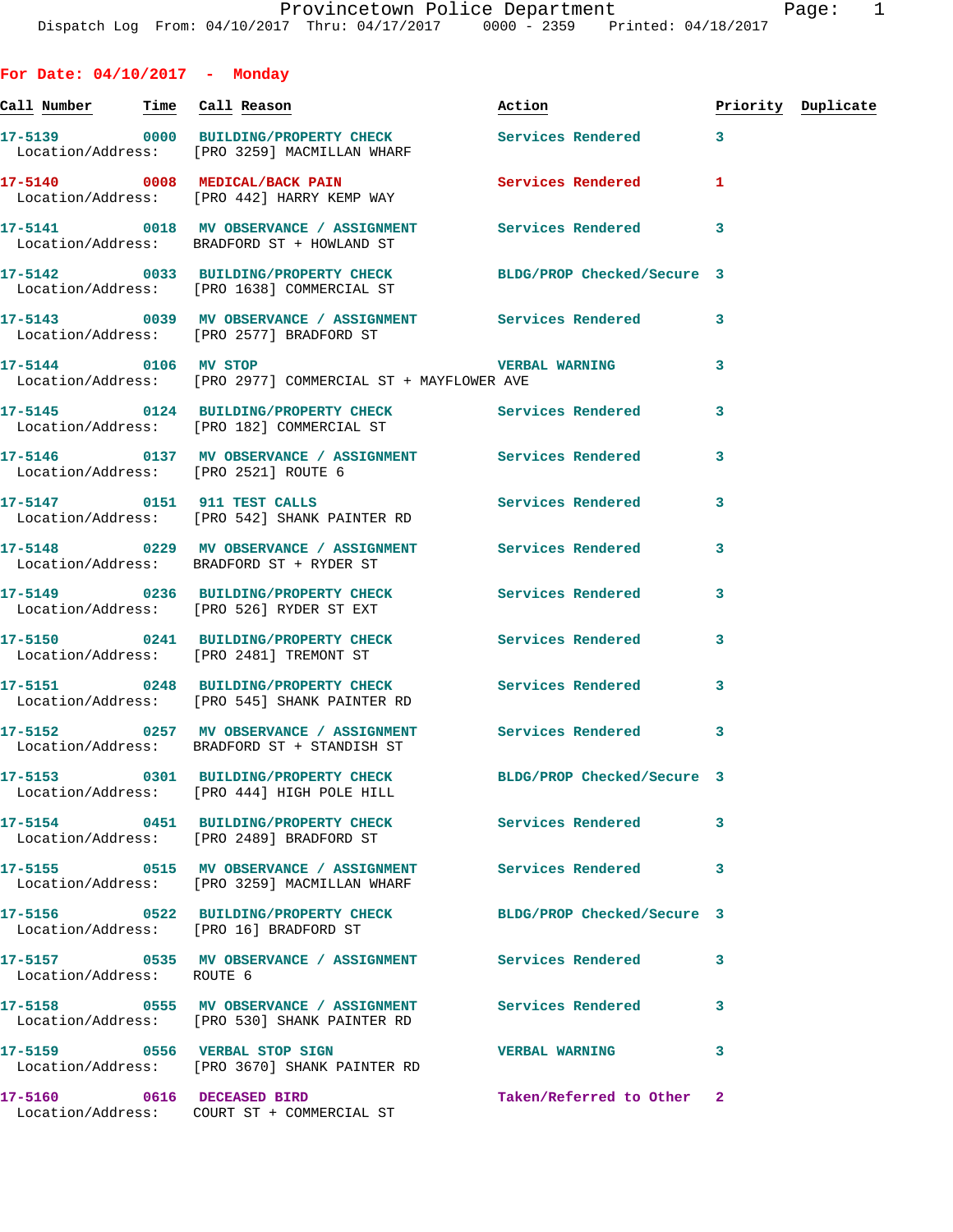|                                        | Provincetown Police Department<br>Dispatch Log From: 04/10/2017 Thru: 04/17/2017 0000 - 2359 Printed: 04/18/2017 |                            |                |
|----------------------------------------|------------------------------------------------------------------------------------------------------------------|----------------------------|----------------|
|                                        | 17-5161 0732 BUILDING/PROPERTY CHECK Services Rendered<br>Location/Address: [PRO 3430] COMMERCIAL ST             |                            | $\mathbf{3}$   |
|                                        | 17-5172 0732 BUILDING/PROPERTY CHECK<br>Location/Address: [PRO 2977] COMMERCIAL ST                               | Services Rendered          | 3              |
| Location/Address: ROUTE 6              | 17-5162 0739 MV OBSERVANCE / ASSIGNMENT Services Rendered                                                        |                            | 3              |
|                                        | 17-5163 0743 BUILDING/PROPERTY CHECK Services Rendered<br>Location/Address: [PRO 2483] COMMERCIAL ST             |                            | 3              |
| 17-5164 0758 AT SCHOOL                 | Location/Address: [PRO 569] WINSLOW ST                                                                           | <b>Services Rendered</b>   | 3              |
| 17-5165 0802 VERBAL SPEED              | Location/Address: [PRO 2513] ROUTE 6                                                                             | <b>VERBAL WARNING</b>      | 3              |
|                                        | 17-5166 0823 LOST WALLET<br>Location/Address: [PRO 542] SHANK PAINTER RD                                         | Services Rendered          | 3              |
|                                        | 17-5167 0831 BUILDING/PROPERTY CHECK Services Rendered<br>Location/Address: [PRO 2206] COMMERCIAL ST             |                            | 3              |
|                                        | 17-5168      0838   LOST WALLET<br>Location/Address:   [PRO 542] SHANK PAINTER RD                                | Services Rendered          | 3              |
|                                        | 17-5169 0912 COUNTERFEIT MONEY<br>Location/Address: [PRO 539] SHANK PAINTER RD                                   | Services Rendered          | $\mathbf{2}$   |
|                                        | 17-5170 1109 THREATS<br>Location/Address: [PRO 1172] HOLWAY AVE                                                  | Services Rendered          | $\overline{a}$ |
|                                        | 17-5171 1227 BUILDING/PROPERTY CHECK BLDG/PROP Checked/Secure 3<br>Location/Address: [PRO 99] COMMERCIAL ST      |                            |                |
|                                        | 17-5173 1351 PARK, WALK & TALK<br>Location/Address: [PRO 564] BAYBERRY AVE                                       | Services Rendered          | $\overline{a}$ |
|                                        | 17-5174 1359 DOG BARKING<br>Location/Address: [PRO 2988] COMMERCIAL ST                                           | <b>Services Rendered</b>   | $\overline{a}$ |
| Location/Address: [PRO 569] WINSLOW ST | 17-5175 1456 SERVICE CALL/SCHOOL                                                                                 | <b>Services Rendered</b>   | 3              |
| 17-5176 1500 LOST KEY                  | Location/Address: [PRO 542] SHANK PAINTER RD                                                                     | Services Rendered          | 3              |
|                                        | 17-5177 1550 BUILDING/PROPERTY CHECK<br>Location/Address: [PRO 2206] COMMERCIAL ST                               | BLDG/PROP Checked/Secure 3 |                |
|                                        | 17-5179 1601 BUILDING/PROPERTY CHECK Services Rendered<br>Location/Address: [PRO 2493] BRADFORD ST               |                            | 3              |
| Location/Address: PROVINCELANDS RD     | 17-5178 1602 MV OBSERVANCE / ASSIGNMENT Services Rendered                                                        |                            | 3              |
|                                        | Location/Address: [PRO 1957] COMMERCIAL ST                                                                       | False Alarm                | 1              |
|                                        | Location/Address: [PRO 2543] MACMILLAN WHARF                                                                     | BLDG/PROP Checked/Secure 3 |                |
| 17-5182 1743 PARK, WALK & TALK         | Location/Address: [PRO 2490] PROVINCELANDS RD                                                                    | Services Rendered          | $\overline{a}$ |
|                                        | 17-5183 1813 MV OBSERVANCE / ASSIGNMENT Services Rendered<br>Location/Address: [PRO 525] COMMERCIAL ST           |                            | 3              |

Location/Address: [PRO 2494] BRADFORD ST

**17-5184 1849 BUILDING/PROPERTY CHECK Services Rendered 3** 

Page: 2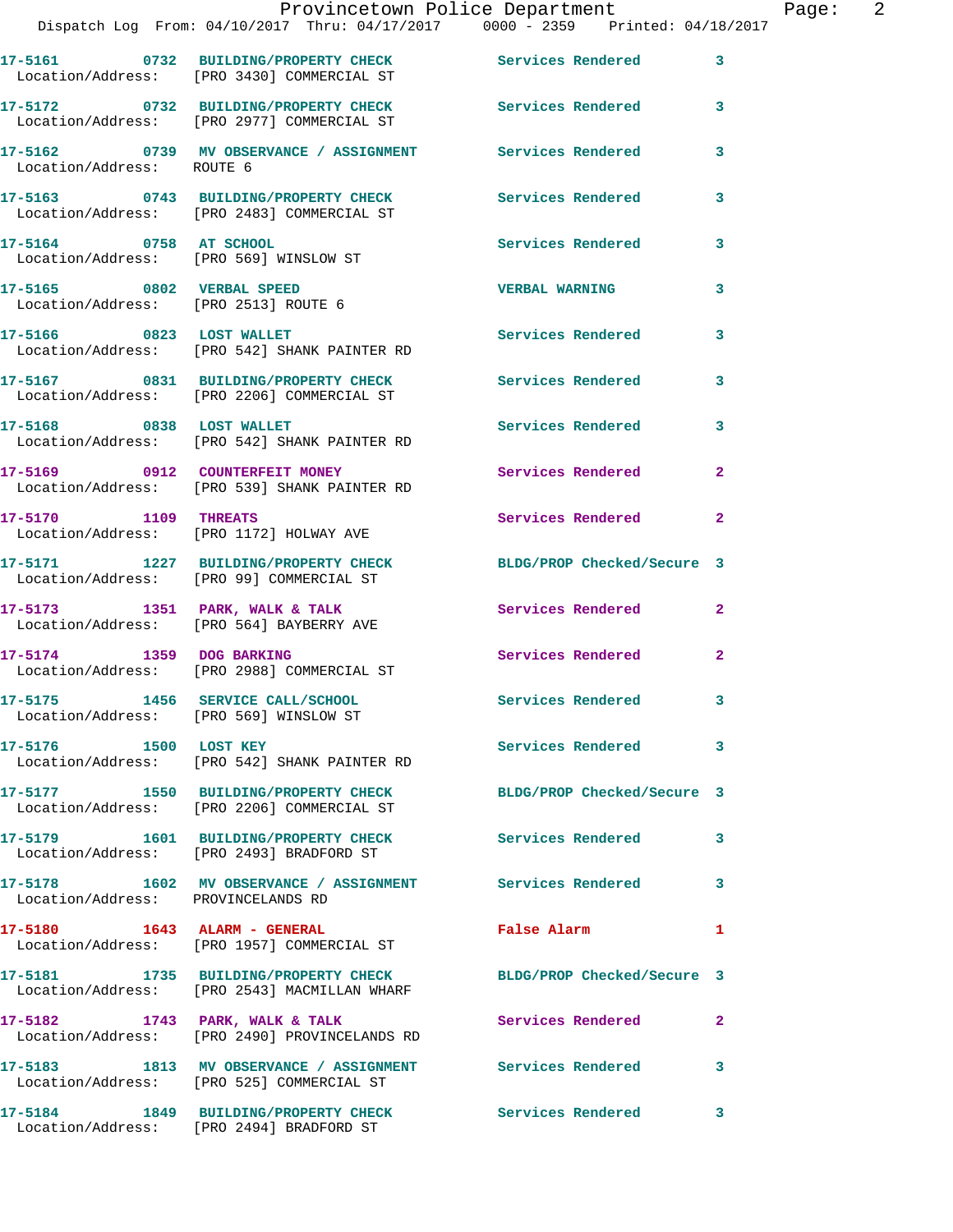|                      | Dispatch Log From: 04/10/2017 Thru: 04/17/2017 0000 - 2359 Printed: 04/18/2017                                  |                            |              |    |
|----------------------|-----------------------------------------------------------------------------------------------------------------|----------------------------|--------------|----|
|                      | 17-5185 1952 MEDICAL EMERGENCY<br>Location/Address: [PRO 957] HOWLAND ST                                        | Transported to Hospital 1  |              |    |
|                      | 17-5187 2036 MV STOP<br>Location/Address: BRADFORD ST + HANCOCK ST                                              | <b>VERBAL WARNING</b>      | 3            |    |
|                      | 17-5188 2114 BUILDING/PROPERTY CHECK<br>Location/Address: [PRO 2859] BRADFORD ST                                | BLDG/PROP Checked/Secure 3 |              |    |
|                      | 17-5189 2118 BUILDING/PROPERTY CHECK<br>Location/Address: [PRO 444] HIGH POLE HILL                              | BLDG/PROP Checked/Secure 3 |              |    |
|                      | 17-5190 2208 BUILDING/PROPERTY CHECK Services Rendered 3<br>Location/Address: [PRO 521] ROUTE 6                 |                            |              |    |
|                      | 17-5191 2326 BUILDING/PROPERTY CHECK Services Rendered<br>Location/Address: [PRO 3259] MACMILLAN WHARF          |                            | 3            |    |
| 17-5192 2336 MV STOP | Location/Address: [PRO 106] COMMERCIAL ST                                                                       | <b>VERBAL WARNING</b>      | 3            |    |
|                      | 17-5193 2346 BUILDING/PROPERTY CHECK BLDG/PROP Checked/Secure 3<br>Location/Address: [PRO 545] SHANK PAINTER RD |                            |              |    |
|                      | For Date: $04/11/2017$ - Tuesday                                                                                |                            |              |    |
|                      | 17-5194 0000 LOBBY TRAFFIC<br>Location/Address: [PRO 542] SHANK PAINTER RD                                      | Services Rendered 2        |              | 21 |
|                      | 17-5195 6002 MV OBSERVANCE / ASSIGNMENT Services Rendered<br>Location/Address: ROUTE 6 + SNAIL RD               |                            | 3            |    |
|                      | 17-5196 0017 BUILDING/PROPERTY CHECK<br>Location/Address: [PRO 526] RYDER ST EXT                                | BLDG/PROP Checked/Secure 3 |              |    |
|                      | 17-5197 0017 SUSPICIOUS ACTIVITY<br>Location/Address: [PRO 526] RYDER ST EXT                                    | <b>VERBAL WARNING</b>      | $\mathbf{2}$ |    |
|                      | 17-5198 0025 BUILDING/PROPERTY CHECK<br>Location/Address: [PRO 182] COMMERCIAL ST                               | BLDG/PROP Checked/Secure 3 |              |    |
|                      | 17-5199 0041 BUILDING/PROPERTY CHECK BLDG/PROP Checked/Secure 3<br>Location/Address: [PRO 444] HIGH POLE HILL   |                            |              |    |
|                      | 17-5200 0047 MV OBSERVANCE / ASSIGNMENT Services Rendered<br>Location/Address: BRADFORD ST + STANDISH ST        |                            | 3            |    |
| 17-5201 0052 MV STOP | Location/Address: BRADFORD ST + DYER ST                                                                         | <b>VERBAL WARNING</b>      | 3            |    |
|                      | 17-5202 0103 MV OBSERVANCE / ASSIGNMENT Services Rendered<br>Location/Address: BRADFORD ST + HOWLAND ST         |                            | 3            |    |
| 17-5203 0148 MV STOP | Location/Address: BRADFORD ST + ALLERTON ST                                                                     | <b>VERBAL WARNING</b>      | 3            |    |
|                      | 17-5204 0211 BUILDING/PROPERTY CHECK<br>Location/Address: [PRO 1638] COMMERCIAL ST                              | BLDG/PROP Checked/Secure 3 |              |    |
|                      | 17-5205 0227 BUILDING/PROPERTY CHECK<br>Location/Address: [PRO 105] COMMERCIAL ST                               | BLDG/PROP Checked/Secure 3 |              |    |
|                      | 17-5206 0522 BUILDING/PROPERTY CHECK Services Rendered<br>Location/Address: [PRO 2898] JEROME SMITH RD          |                            | 3            |    |
|                      | 17-5207 6527 MV OBSERVANCE / ASSIGNMENT Services Rendered<br>Location/Address: ROUTE 6 + HOWLAND ST             |                            | 3            |    |
|                      | 17-5208 6557 MV OBSERVANCE / ASSIGNMENT Services Rendered                                                       |                            | $\mathbf{3}$ |    |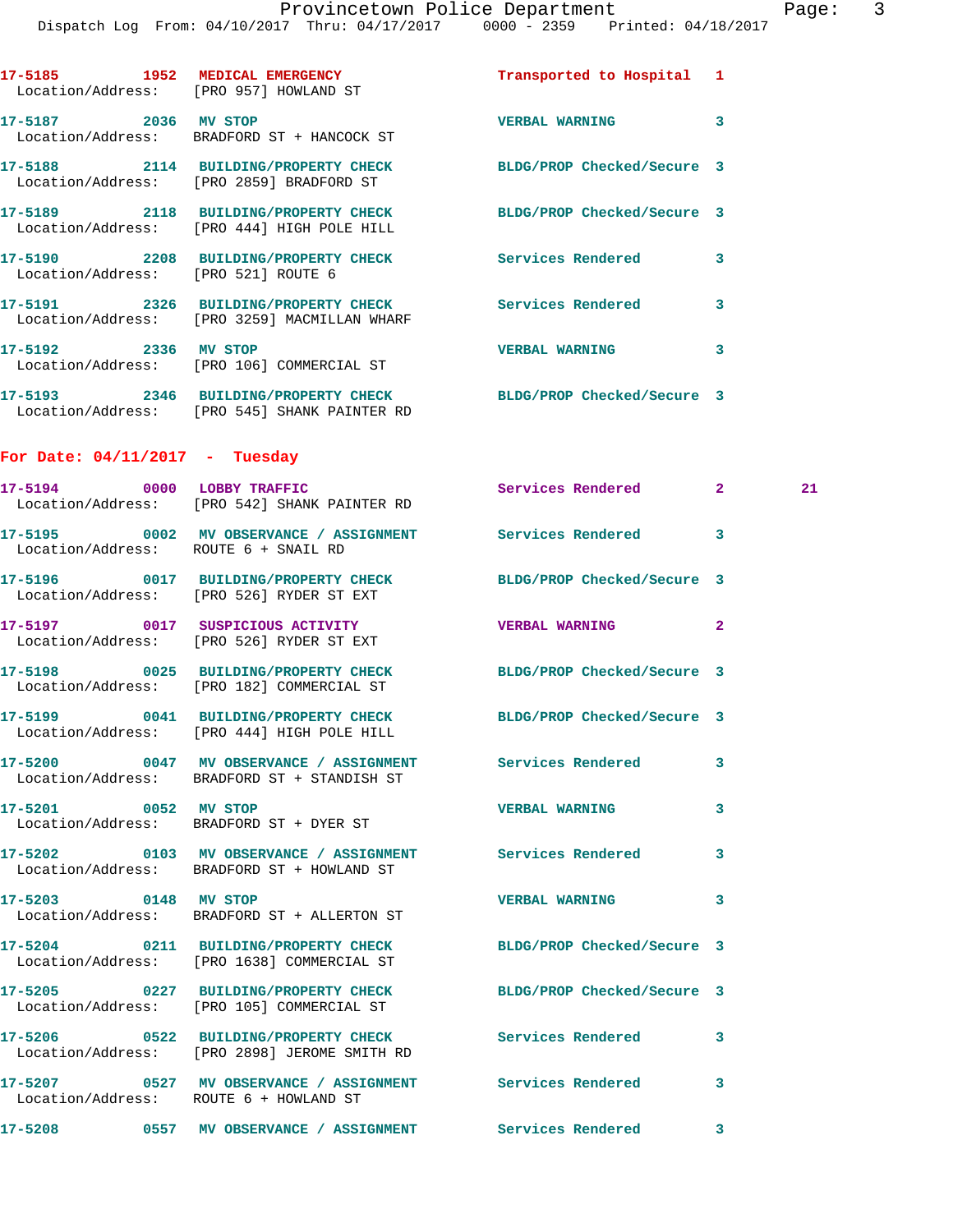|                                      | Dispatch Log From: 04/10/2017 Thru: 04/17/2017 0000 - 2359 Printed: 04/18/2017                                      | Provincetown Police Department | Page: 4                 |
|--------------------------------------|---------------------------------------------------------------------------------------------------------------------|--------------------------------|-------------------------|
|                                      | Location/Address: [PRO 3259] MACMILLAN WHARF                                                                        |                                |                         |
|                                      | 17-5209 0617 MV OBSERVANCE / ASSIGNMENT Services Rendered 3<br>Location/Address: JEROME SMITH RD + SHANK PAINTER RD |                                |                         |
|                                      | 17-5210 0632 911 GENERAL-TTY TEST CALL Services Rendered<br>Location/Address: [PRO 542] SHANK PAINTER RD            |                                | 1                       |
| 17-5211 0815 AT SCHOOL               | Location/Address: [PRO 569] WINSLOW ST                                                                              | Services Rendered 3            |                         |
|                                      | 17-5215 0844 TTY TEST CALL<br>Location/Address: [PRO 542] SHANK PAINTER RD                                          | Services Rendered              | -1                      |
|                                      | 17-5214 0845 BUILDING/PROPERTY CHECK Services Rendered 3<br>Location/Address: [PRO 3259] MACMILLAN WHARF            |                                |                         |
|                                      | 17-5216      0910   MV OBSERVANCE / ASSIGNMENT      Services Rendered<br>Location/Address:   [PRO 2521]ROUTE 6      |                                | $\overline{\mathbf{3}}$ |
|                                      | 17-5218 1114 MV OBSERVANCE / ASSIGNMENT Services Rendered<br>Location/Address: COMMERCIAL ST + COMMODORE AVE        |                                | 3                       |
|                                      | 17-5219 1116 FOLLOW UP<br>Location/Address: [PRO 539] SHANK PAINTER RD                                              | FOLLOW UP                      | $\overline{2}$          |
|                                      | 17-5220 1138 TAXI INSPECTION<br>Location/Address: [PRO 542] SHANK PAINTER RD                                        | Services Rendered              | $\overline{2}$          |
|                                      | 17-5221 1154 BUILDING/PROPERTY CHECK<br>Location/Address: [PRO 2494] BRADFORD ST                                    | Services Rendered 3            |                         |
|                                      | 17-5222 1202 BUILDING/PROPERTY CHECK<br>Location/Address: [PRO 3033] COMMERCIAL ST                                  | BLDG/PROP Checked/Secure 3     |                         |
|                                      | 17-5223 1212 BUILDING/PROPERTY CHECK<br>Location/Address: [PRO 2483] COMMERCIAL ST                                  | Services Rendered 3            |                         |
| 17-5224 1336 STRAY DOG               | Location/Address: [PRO 444] HIGH POLE HILL                                                                          | Taken to Family/Guardian 2     |                         |
| 17-5225                              | 1346 TRAFFIC CONTROL<br>Location/Address: COURT ST + COMMERCIAL ST                                                  | Services Rendered 3            |                         |
|                                      | 17-5226 1453 PARK, WALK & TALK Services Rendered<br>Location/Address: [PRO 569] WINSLOW ST                          |                                | $\mathbf{2}$            |
|                                      |                                                                                                                     | BLDG/PROP Checked/Secure 3     |                         |
| Location/Address: [PRO 3440] ROUTE 6 | 17-5228 1623 MV OBSERVANCE / ASSIGNMENT Services Rendered                                                           |                                | 3                       |
|                                      | 17-5229 1632 MV OBSERVANCE / ASSIGNMENT<br>Location/Address: [PRO 2543] MACMILLAN WHARF                             | Services Rendered              | $\overline{\mathbf{3}}$ |
|                                      | 17-5230 1655 BUILDING/PROPERTY CHECK BLDG/PROP Checked/Secure 3<br>Location/Address: [PRO 2540] RACE POINT RD       |                                |                         |
|                                      | 17-5231 1703 PARK, WALK & TALK<br>Location/Address: [PRO 175] COMMERCIAL ST                                         | <b>Services Rendered 22</b>    |                         |
|                                      | 17-5233 1821 BUILDING/PROPERTY CHECK BLDG/PROP Checked/Secure 3<br>Location/Address: [PRO 564] BAYBERRY AVE         |                                |                         |
|                                      | 17-5235 1902 BUILDING/PROPERTY CHECK BLDG/PROP Checked/Secure 3<br>Location/Address: [PRO 1638] COMMERCIAL ST       |                                |                         |
|                                      | 17-5236 1903 MEDICAL EMERGENCY<br>Location/Address: [PRO 2144] CONWELL ST                                           | <b>PATIENT REFUSAL</b>         | 1                       |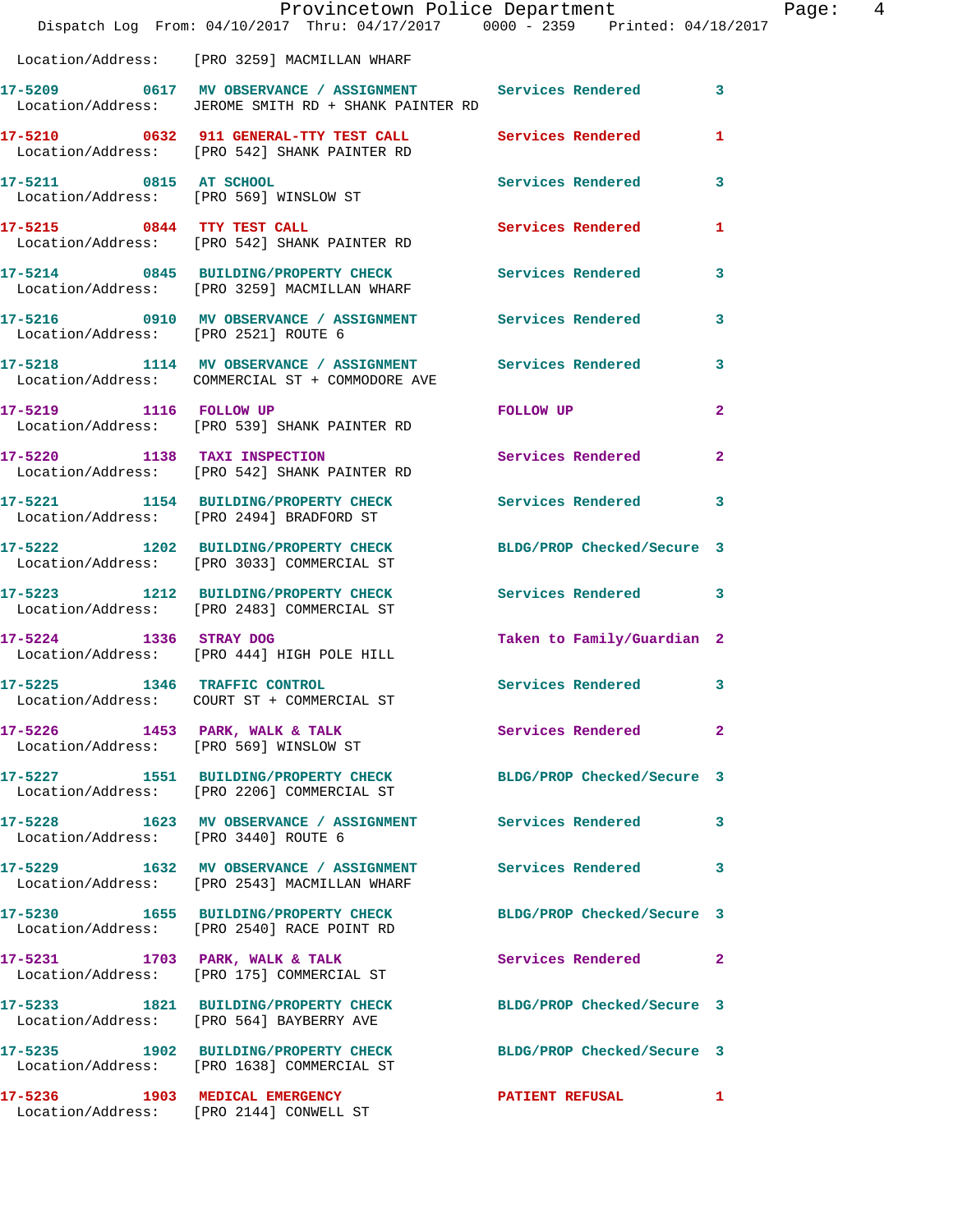|                          | Location/Address: [PRO 356] COMMERCIAL ST                                             | Services Rendered          | $\overline{2}$ |
|--------------------------|---------------------------------------------------------------------------------------|----------------------------|----------------|
|                          | 17-5238 1939 BUILDING/PROPERTY CHECK<br>Location/Address: [PRO 526] RYDER ST EXT      | BLDG/PROP Checked/Secure 3 |                |
|                          | Location/Address: [PRO 3259] MACMILLAN WHARF                                          | BLDG/PROP Checked/Secure 3 |                |
|                          | 17-5240 2120 BUILDING/PROPERTY CHECK<br>Location/Address: [PRO 3287] ROUTE 6          | BLDG/PROP Checked/Secure 3 |                |
|                          | 17-5241 2123 BUILDING/PROPERTY CHECK<br>Location/Address: [PRO 3430] COMMERCIAL ST    | BLDG/PROP Checked/Secure 3 |                |
|                          | 17-5242 2138 BUILDING/PROPERTY CHECK<br>Location/Address: [PRO 1778] SHANK PAINTER RD | BLDG/PROP Checked/Secure 3 |                |
| 17-5243 2244 DISTURBANCE | Location/Address: [PRO 1620] BRADFORD ST                                              | SPOKEN TO                  | 1              |
|                          |                                                                                       |                            |                |

**17-5244 2332 SERVE WARRANT Arrest(s) Made 3**  Location/Address: [PRO 3033] COMMERCIAL ST Refer To Arrest: 17-36-AR

**For Date: 04/12/2017 - Wednesday**

Location/Address: [PRO 1620] BRADFORD ST

**17-5245 0001 LOBBY TRAFFIC Services Rendered 2 33**  Location/Address: [PRO 542] SHANK PAINTER RD **17-5247 0100 BUILDING/PROPERTY CHECK Services Rendered 3**  Location/Address: [PRO 3259] MACMILLAN WHARF **17-5249 0347 BUILDING/PROPERTY CHECK Services Rendered 3**  Location/Address: [PRO 3670] SHANK PAINTER RD **17-5250 0400 BUILDING/PROPERTY CHECK Services Rendered 3**  Location/Address: [PRO 539] SHANK PAINTER RD **17-5251 0411 MV OBSERVANCE / ASSIGNMENT Services Rendered 3**  Location/Address: [PRO 94] BRADFORD ST **17-5253 0527 BUILDING/PROPERTY CHECK BLDG/PROP Checked/Secure 3**  Location/Address: [PRO 530] SHANK PAINTER RD **17-5254 0532 MV OBSERVANCE / ASSIGNMENT Services Rendered 3**  Location/Address: ROUTE 6 + SNAIL RD **17-5255 0556 BUILDING/PROPERTY CHECK Services Rendered 3**  Location/Address: [PRO 2540] RACE POINT RD **17-5256 0604 MV OBSERVANCE / ASSIGNMENT No Action Required 3**  Location/Address: [PRO 3440] ROUTE 6 **17-5257 0616 BUILDING/PROPERTY CHECK BLDG/PROP Checked/Secure 3**  Location/Address: [PRO 16] BRADFORD ST **17-5258 0626 MV STOP VERBAL WARNING 3**  Location/Address: ROUTE 6 **17-5259 0755 BUILDING/PROPERTY CHECK BLDG/PROP Checked/Secure 3**  Location/Address: [PRO 3259] MACMILLAN WHARF **17-5260 0805 ESCORT/TRANSPORT/COURT Services Rendered 3**  Location/Address: [PRO 542] SHANK PAINTER RD Refer To Arrest: 17-36-AR **17-5261** 0810 KEEP THE PEACE SPOKEN TO 2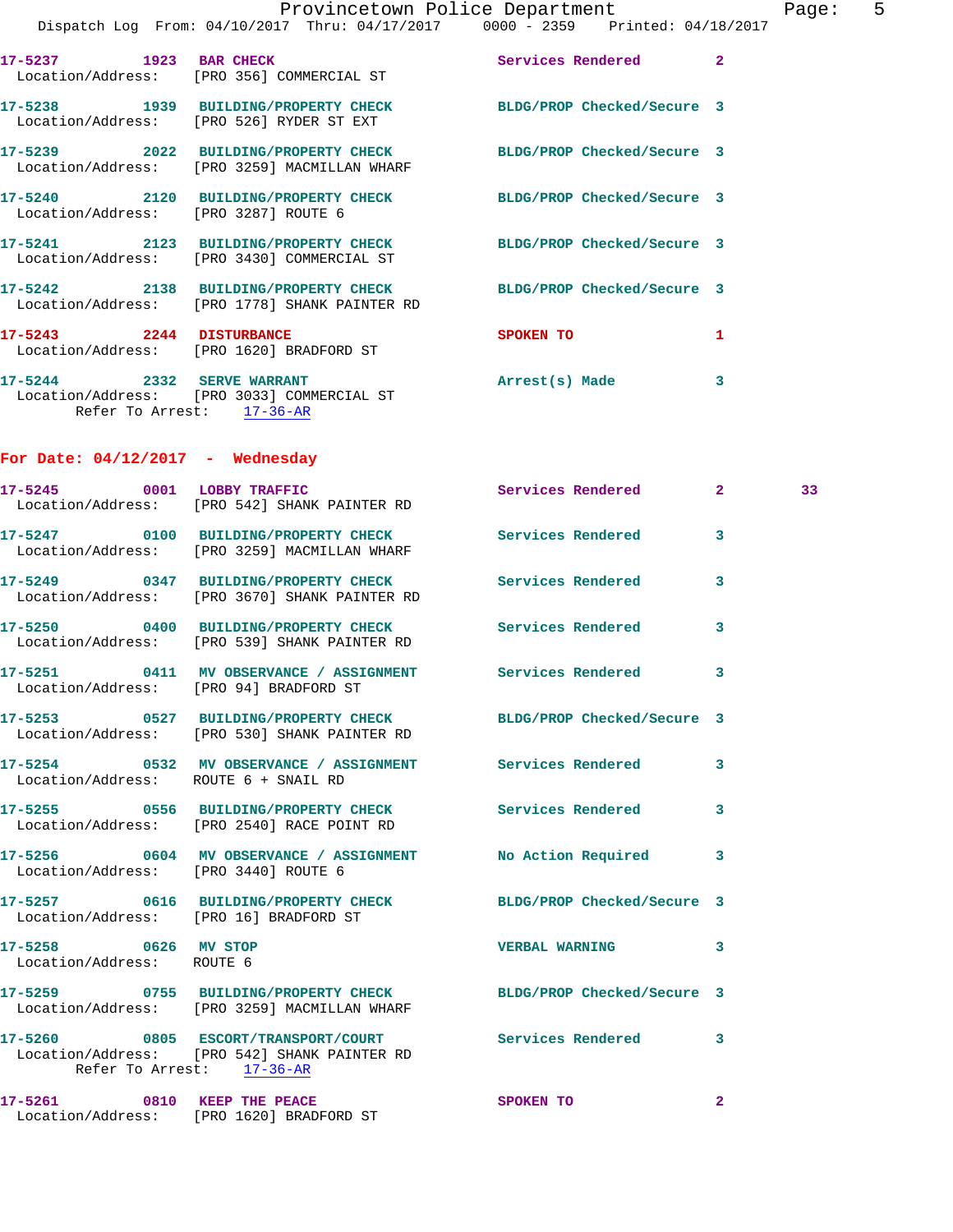| 17-5262 0811 MV STOP                   | Location/Address: [PRO 3015] BRADFORD ST                                                | <b>VERBAL WARNING</b>      | $\overline{\mathbf{3}}$ |
|----------------------------------------|-----------------------------------------------------------------------------------------|----------------------------|-------------------------|
| Location/Address: [PRO 569] WINSLOW ST | 17-5263 0828 SERVICE CALL/SCHOOL                                                        | <b>Services Rendered</b>   | $\overline{\mathbf{3}}$ |
|                                        | 17-5266 0904 MEDICAL EMERGENCY<br>Location/Address: [PRO 3670] SHANK PAINTER RD         | Transported to Hospital 1  |                         |
| 17-5267 0911 SERVICE CALL              | Location/Address: [PRO 542] SHANK PAINTER RD                                            | SPOKEN TO                  | 3                       |
| Location/Address: [PRO 2521] ROUTE 6   | 17-5269 0936 MV OBSERVANCE / ASSIGNMENT Services Rendered                               |                            | $\mathbf{3}$            |
|                                        | $17-5271$ 0954 ALARM - TESTING<br>Location/Address: [PRO 208] COMMERCIAL ST             | <b>Services Rendered</b>   | 1                       |
| Location: [TRU] TOWN LINE              | 17-5273 1010 ASSIST AGENCY / MUTUAL AID Services Rendered                               |                            | 3                       |
|                                        | 17-5274 1043 AIRCRAFT/DRONE<br>Location/Address: [PRO 444] HIGH POLE HILL               | Services Rendered          | $\mathbf{2}$            |
| Location/Address: [PRO 569] WINSLOW ST | 17-5277 1130 SERVICE CALL/SCHOOL                                                        | <b>Services Rendered</b>   | 3                       |
|                                        | 17-5278 1134 ALARM/ATM<br>Location/Address: [PRO 3193] COMMERCIAL ST                    | <b>False Alarm</b>         | $\mathbf{1}$            |
|                                        | $17-5279$ 1143 PARK, WALK & TALK<br>Location/Address: [PRO 105] COMMERCIAL ST           | Services Rendered          | $\mathbf{2}$            |
|                                        | 17-5280 1210 ANIMAL CALL/LOOSE DOG<br>Location/Address: [PRO 3746] BRADFORD ST EXT      | Could Not Locate           | $\overline{2}$          |
|                                        | 17-5281 1229 INFO SERVICES - LOBBY<br>Location/Address: [PRO 542] SHANK PAINTER RD      | SPOKEN TO                  | $\overline{2}$          |
| 17-5282 1258 COMPLAINT                 | Location/Address: [PRO 547] COMMERCIAL ST                                               | Unfounded                  | 3                       |
| Location/Address: [PRO 3188] MEADOW RD | 17-5284 1323 SERVE RESTRAINING ORDER                                                    | Could Not Locate           | $\mathbf{2}$            |
|                                        | 17-5283 1325 MV OBSERVANCE / ASSIGNMENT<br>Location/Address: [PRO 3259] MACMILLAN WHARF | Services Rendered          | 3                       |
|                                        | 17-5285 1350 BUILDING/PROPERTY CHECK<br>Location/Address: [PRO 2540] RACE POINT RD      | <b>Services Rendered</b>   | $\overline{\mathbf{3}}$ |
|                                        | 17-5286 1358 BUILDING/PROPERTY CHECK<br>Location/Address: [PRO 2898] JEROME SMITH RD    | <b>Services Rendered</b>   | 3                       |
| Location/Address: ROUTE 6              | 17-5287 1410 MV OBSERVANCE / ASSIGNMENT Services Rendered                               |                            | 3                       |
|                                        | 17-5289 1529 VERBAL BRAKE LIGHT<br>Location/Address: PLEASANT ST + BRADFORD ST          | <b>VERBAL WARNING</b>      | 3                       |
|                                        | 17-5290 1553 BUILDING/PROPERTY CHECK<br>Location/Address: [PRO 2483] COMMERCIAL ST      | BLDG/PROP Checked/Secure 3 |                         |
|                                        | 17-5291 1603 PARK, WALK & TALK<br>Location/Address: [PRO 146] COMMERCIAL ST             | Services Rendered          | $\mathbf{2}$            |
| 17-5292 1616 BIRD STUCK                | Location/Address: [PRO 2544] COMMERCIAL ST                                              | Taken/Referred to Other 2  |                         |
| 17-5293                                | 1639 BUILDING/PROPERTY CHECK<br>Location/Address: [PRO 2483] COMMERCIAL ST              | BLDG/PROP Checked/Secure 3 |                         |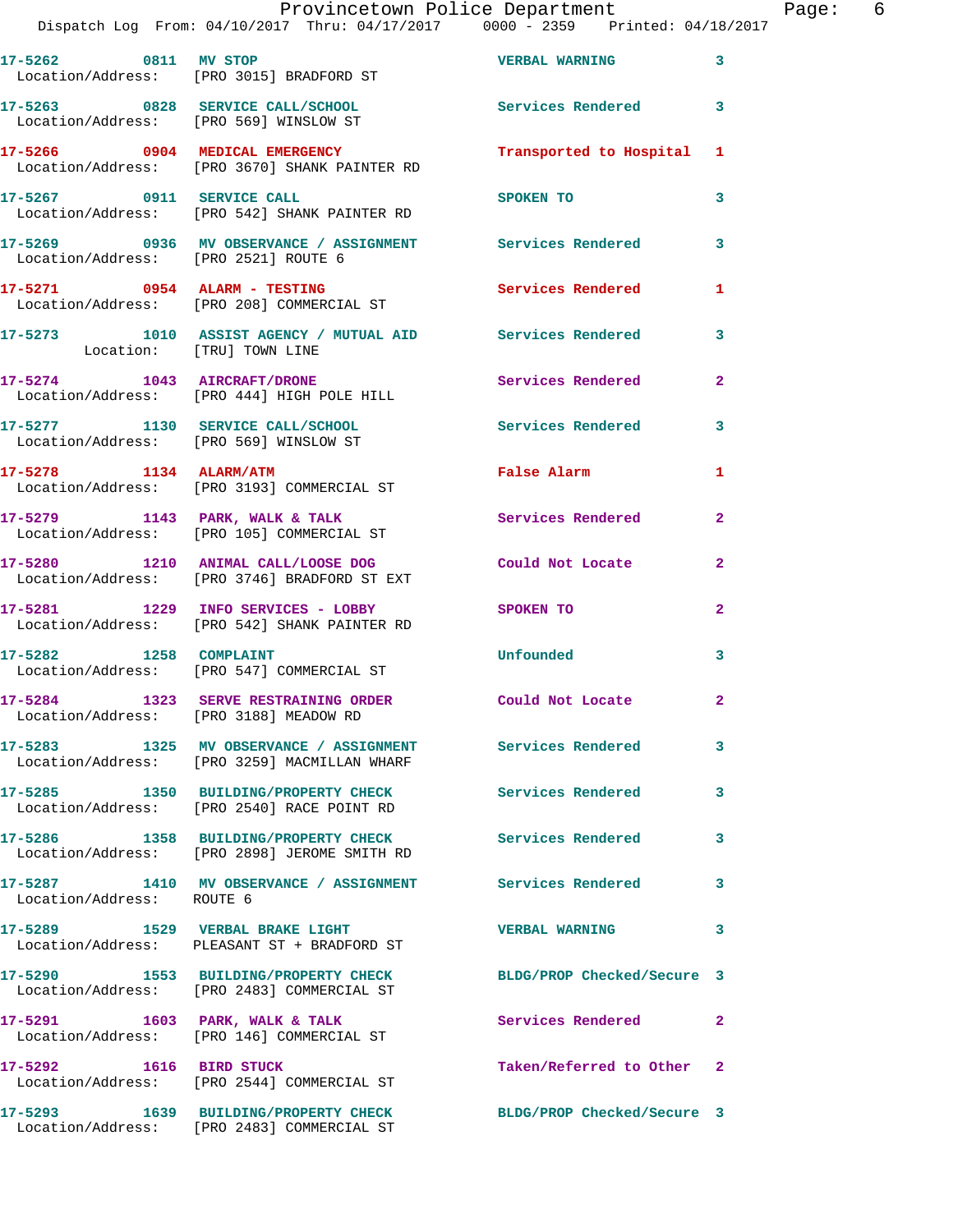|                                   | 17-5294 1700 BUILDING/PROPERTY CHECK BLDG/PROP Checked/Secure 3<br>Location/Address: [PRO 3259] MACMILLAN WHARF |                            |              |    |
|-----------------------------------|-----------------------------------------------------------------------------------------------------------------|----------------------------|--------------|----|
|                                   | 17-5296 1735 FOUND DEBIT CARD<br>Location/Address: [PRO 519] RACE POINT RD                                      | <b>Services Rendered</b>   | 3            |    |
|                                   | 17-5297 1754 MV OBSERVANCE / ASSIGNMENT Services Rendered<br>Location/Address: [PRO 2543] MACMILLAN WHARF       |                            | 3            |    |
|                                   | 17-5298 1813 BUILDING/PROPERTY CHECK BLDG/PROP Checked/Secure 3<br>Location/Address: [PRO 1638] COMMERCIAL ST   |                            |              |    |
| Location/Address: SNAIL RD        | 17-5299 1818 MV OBSERVANCE / ASSIGNMENT Services Rendered                                                       |                            | 3            |    |
| 17-5300 1922 BAR CHECK            | Location/Address: [PRO 356] COMMERCIAL ST                                                                       | Services Rendered          | $\mathbf{2}$ |    |
|                                   | 17-5301 2039 BUILDING/PROPERTY CHECK<br>Location/Address: [PRO 440] HARRY KEMP WAY                              | BLDG/PROP Checked/Secure 3 |              |    |
|                                   | 17-5302 2105 BUILDING/PROPERTY CHECK<br>Location/Address: [PRO 2977] COMMERCIAL ST                              | BLDG/PROP Checked/Secure 3 |              |    |
|                                   | 17-5303 2154 BUILDING/PROPERTY CHECK<br>Location/Address: [PRO 2499] RACE POINT RD                              | BLDG/PROP Checked/Secure 3 |              |    |
|                                   | 17-5304 2154 BUILDING/PROPERTY CHECK<br>Location/Address: [PRO 182] COMMERCIAL ST                               | BLDG/PROP Checked/Secure 3 |              |    |
|                                   | 17-5306 2353 PROPERTY DAMAGE<br>Location/Address: [PRO 725] BRADFORD ST                                         | PATIENT REFUSAL 3          |              |    |
| For Date: $04/13/2017$ - Thursday |                                                                                                                 |                            |              |    |
|                                   | 17-5307 0034 LOBBY TRAFFIC<br>Location/Address: [PRO 542] SHANK PAINTER RD                                      | Services Rendered 2        |              | 35 |
| Refer To Arrest: 17-38-AR         | 17-5308 0330 MEDICAL EMERGENCY<br>Location/Address: [PRO 542] SHANK PAINTER RD                                  | Transported to Hospital 1  |              |    |
| 17-5311 0708 SERVICE CALL         | Location/Address: [PRO 542] SHANK PAINTER RD<br>Refer To Arrest: 17-38-AR                                       | Services Rendered 3        |              |    |
|                                   | 17-5312 0804 SERVICE CALL/SCHOOL<br>Location/Address: [PRO 569] WINSLOW ST                                      | <b>Services Rendered</b>   | 3            |    |
|                                   | 17-5313 0816 SERVICE CALL/SCHOOL<br>Location/Address: [PRO 569] WINSLOW ST                                      | <b>Services Rendered</b>   | 3            |    |
|                                   | 17-5314 0838 911 GENERAL/MISDIAL<br>Location/Address: [PRO 3296] SHANK PAINTER RD                               | SPOKEN TO                  | 1            |    |
|                                   | 17-5315 0856 BUILDING/PROPERTY CHECK BLDG/PROP Checked/Secure 3<br>Location/Address: [PRO 2898] JEROME SMITH RD |                            |              |    |
|                                   | 17-5316       0948   PARKING COMPLAINT / GENERAL      Services Rendered                                         |                            | 3            |    |

**17-5317 1050 MV OBSERVANCE / ASSIGNMENT Services Rendered 3** 

**17-5318 1101 LOST CREDIT CARD Services Rendered 3** 

**17-5319 1113 LOST/FOUND PROPERTY Services Rendered 3** 

Location/Address: COMMERCIAL ST

Location/Address: [PRO 2521] ROUTE 6

Location/Address: [PRO 373] COMMERCIAL ST

Location/Address: [PRO 105] COMMERCIAL ST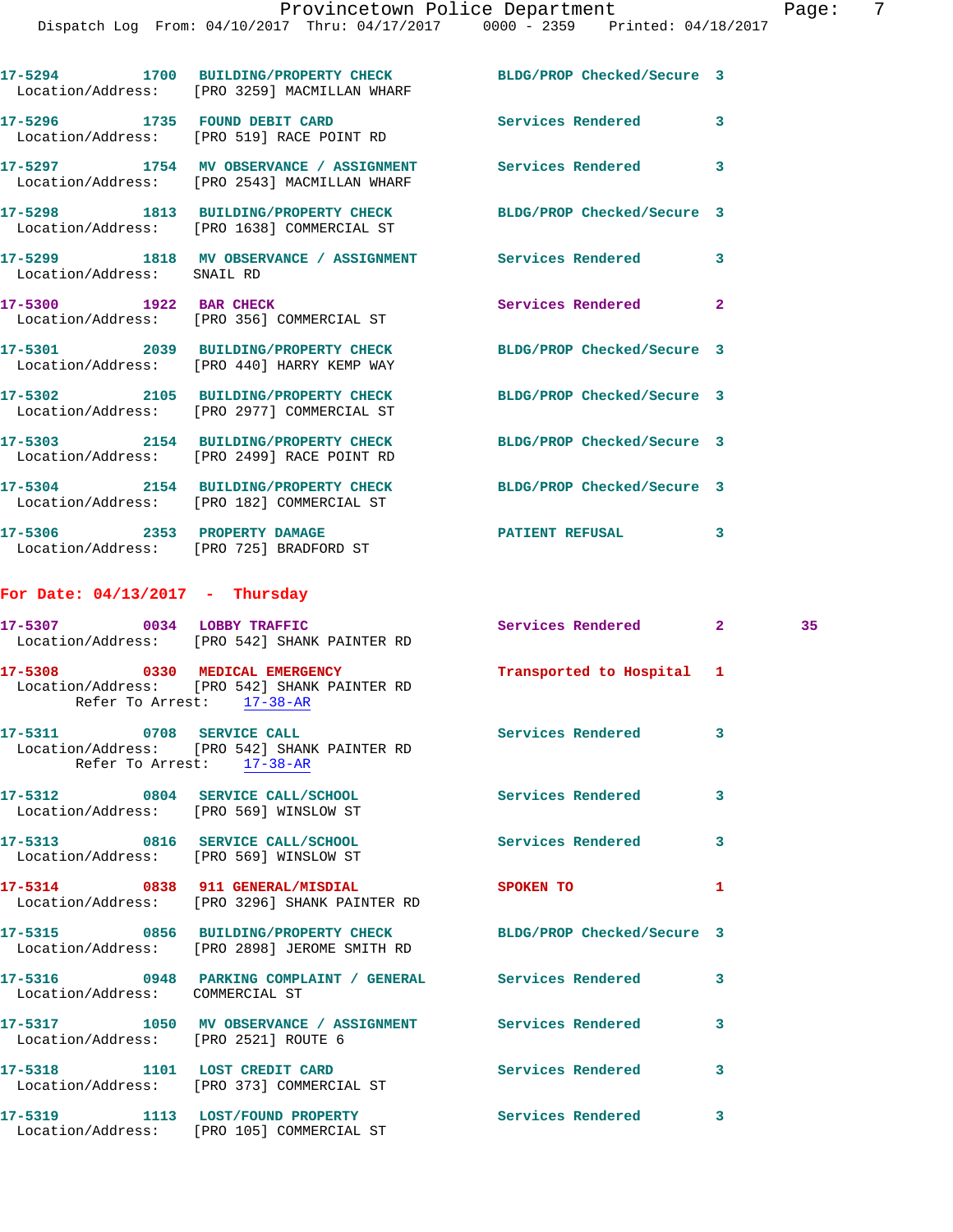Dispatch Log From: 04/10/2017 Thru: 04/17/2017 0000 - 2359 Printed: 04/18/2017

| 17-5320 1116 FOUND PROPERTY<br>Services Rendered 3<br>Location/Address: [PRO 542] SHANK PAINTER RD<br>17-5321 1132 MV DISABLED<br>$\overline{2}$<br>Arrest(s) Made<br>Location/Address: [PRO 2513] ROUTE 6<br>Refer To Arrest: 17-39-AR<br>17-5322 1144 BUILDING/PROPERTY CHECK<br>Services Rendered<br>3<br>Location/Address: [PRO 2483] COMMERCIAL ST<br>17-5323 1149 MEDICAL EMERGENCY<br><b>Services Rendered</b><br>1<br>Location/Address: [PRO 2513] ROUTE 6<br>17-5324 1156 BUILDING/PROPERTY CHECK<br>Services Rendered<br>3<br>Location/Address: [PRO 3430] COMMERCIAL ST<br>17-5325 1200 911 GENERAL/ABANDONED CALL SPOKEN TO<br>$\mathbf{1}$<br>Location/Address: [PRO 515] RACE POINT RD<br>17-5326 1238 PARKING COMPLAINT / GENERAL Could Not Locate<br>$\mathbf{3}$<br>Location/Address: ALDEN ST + BRADFORD ST<br>17-5329 1342 MEDICAL EMERGENCY/D.O.T.<br>Transported to Hospital 1<br>Location/Address: [PRO 440] HARRY KEMP WAY<br>17-5330 1344 MV COMPLAINT<br><b>Services Rendered</b><br>$\overline{2}$<br>Location/Address: HOWLAND ST + COMMERCIAL ST<br>17-5332 1504 AT SCHOOL<br>Services Rendered<br>3<br>Location/Address: [PRO 569] WINSLOW ST<br>$17-5333$ $1534$ PARK, WALK & TALK<br>$\overline{2}$<br>Services Rendered<br>Location/Address: [PRO 105] COMMERCIAL ST<br>17-5334 1612 MV OBSERVANCE / ASSIGNMENT<br>Services Rendered<br>3<br>Location/Address: [PRO 3259] MACMILLAN WHARF<br>17-5335 1619 VERBAL SPEED<br>3<br><b>VERBAL WARNING</b><br>Location/Address: [PRO 3259] MACMILLAN WHARF<br>17-5336 1630 UNCONSCIOUS/TRANSPORT<br>Transported to Hospital 1<br>Location/Address: [PRO 105] COMMERCIAL ST<br>17-5338 1732 ABANDONED 911 CALL<br><b>Services Rendered</b> 1<br>Location/Address: [PRO 2977] COMMERCIAL ST<br>17-5340 1752 BURGLAR ALARM<br>False Alarm<br>$\mathbf{1}$<br>Location/Address: [PRO 444] HIGH POLE HILL<br>17-5341 1800 CO ALARM<br>False Alarm<br>$\mathbf{1}$<br>Location/Address: [PRO 3363] HARBOUR DR<br>17-5342 1821 BURGLAR ALARM<br>False Alarm<br>1<br>Location/Address: [PRO 517] RACE POINT RD<br>17-5343 1946 HEADACHE/RESCUE<br>Transported to Hospital 1<br>Location/Address: [PRO 1179] NELSON AVE<br>3<br>17-5346 2029 VERBAL SPEED<br>3<br><b>VERBAL WARNING</b><br>Location/Address: [PRO 81] CENTER ST<br>17-5347 2037 MV OBSERVANCE / ASSIGNMENT Services Rendered<br>3<br>Location/Address: ROUTE 6 + SNAIL RD<br>17-5348 2050 REVOKED INSURANCE/TOW<br><b>Vehicle Towed</b><br>3<br>Location/Address: [PRO 2521] ROUTE 6<br>Refer To Summons: 17-40-AR |  |  |
|-----------------------------------------------------------------------------------------------------------------------------------------------------------------------------------------------------------------------------------------------------------------------------------------------------------------------------------------------------------------------------------------------------------------------------------------------------------------------------------------------------------------------------------------------------------------------------------------------------------------------------------------------------------------------------------------------------------------------------------------------------------------------------------------------------------------------------------------------------------------------------------------------------------------------------------------------------------------------------------------------------------------------------------------------------------------------------------------------------------------------------------------------------------------------------------------------------------------------------------------------------------------------------------------------------------------------------------------------------------------------------------------------------------------------------------------------------------------------------------------------------------------------------------------------------------------------------------------------------------------------------------------------------------------------------------------------------------------------------------------------------------------------------------------------------------------------------------------------------------------------------------------------------------------------------------------------------------------------------------------------------------------------------------------------------------------------------------------------------------------------------------------------------------------------------------------------------------------------------------------------------------------------------------------------------------------------------------------------------------------------------------------------------------------------------------------------------------------------------------------------------------------------------------------------------|--|--|
|                                                                                                                                                                                                                                                                                                                                                                                                                                                                                                                                                                                                                                                                                                                                                                                                                                                                                                                                                                                                                                                                                                                                                                                                                                                                                                                                                                                                                                                                                                                                                                                                                                                                                                                                                                                                                                                                                                                                                                                                                                                                                                                                                                                                                                                                                                                                                                                                                                                                                                                                                     |  |  |
|                                                                                                                                                                                                                                                                                                                                                                                                                                                                                                                                                                                                                                                                                                                                                                                                                                                                                                                                                                                                                                                                                                                                                                                                                                                                                                                                                                                                                                                                                                                                                                                                                                                                                                                                                                                                                                                                                                                                                                                                                                                                                                                                                                                                                                                                                                                                                                                                                                                                                                                                                     |  |  |
|                                                                                                                                                                                                                                                                                                                                                                                                                                                                                                                                                                                                                                                                                                                                                                                                                                                                                                                                                                                                                                                                                                                                                                                                                                                                                                                                                                                                                                                                                                                                                                                                                                                                                                                                                                                                                                                                                                                                                                                                                                                                                                                                                                                                                                                                                                                                                                                                                                                                                                                                                     |  |  |
|                                                                                                                                                                                                                                                                                                                                                                                                                                                                                                                                                                                                                                                                                                                                                                                                                                                                                                                                                                                                                                                                                                                                                                                                                                                                                                                                                                                                                                                                                                                                                                                                                                                                                                                                                                                                                                                                                                                                                                                                                                                                                                                                                                                                                                                                                                                                                                                                                                                                                                                                                     |  |  |
|                                                                                                                                                                                                                                                                                                                                                                                                                                                                                                                                                                                                                                                                                                                                                                                                                                                                                                                                                                                                                                                                                                                                                                                                                                                                                                                                                                                                                                                                                                                                                                                                                                                                                                                                                                                                                                                                                                                                                                                                                                                                                                                                                                                                                                                                                                                                                                                                                                                                                                                                                     |  |  |
|                                                                                                                                                                                                                                                                                                                                                                                                                                                                                                                                                                                                                                                                                                                                                                                                                                                                                                                                                                                                                                                                                                                                                                                                                                                                                                                                                                                                                                                                                                                                                                                                                                                                                                                                                                                                                                                                                                                                                                                                                                                                                                                                                                                                                                                                                                                                                                                                                                                                                                                                                     |  |  |
|                                                                                                                                                                                                                                                                                                                                                                                                                                                                                                                                                                                                                                                                                                                                                                                                                                                                                                                                                                                                                                                                                                                                                                                                                                                                                                                                                                                                                                                                                                                                                                                                                                                                                                                                                                                                                                                                                                                                                                                                                                                                                                                                                                                                                                                                                                                                                                                                                                                                                                                                                     |  |  |
|                                                                                                                                                                                                                                                                                                                                                                                                                                                                                                                                                                                                                                                                                                                                                                                                                                                                                                                                                                                                                                                                                                                                                                                                                                                                                                                                                                                                                                                                                                                                                                                                                                                                                                                                                                                                                                                                                                                                                                                                                                                                                                                                                                                                                                                                                                                                                                                                                                                                                                                                                     |  |  |
|                                                                                                                                                                                                                                                                                                                                                                                                                                                                                                                                                                                                                                                                                                                                                                                                                                                                                                                                                                                                                                                                                                                                                                                                                                                                                                                                                                                                                                                                                                                                                                                                                                                                                                                                                                                                                                                                                                                                                                                                                                                                                                                                                                                                                                                                                                                                                                                                                                                                                                                                                     |  |  |
|                                                                                                                                                                                                                                                                                                                                                                                                                                                                                                                                                                                                                                                                                                                                                                                                                                                                                                                                                                                                                                                                                                                                                                                                                                                                                                                                                                                                                                                                                                                                                                                                                                                                                                                                                                                                                                                                                                                                                                                                                                                                                                                                                                                                                                                                                                                                                                                                                                                                                                                                                     |  |  |
|                                                                                                                                                                                                                                                                                                                                                                                                                                                                                                                                                                                                                                                                                                                                                                                                                                                                                                                                                                                                                                                                                                                                                                                                                                                                                                                                                                                                                                                                                                                                                                                                                                                                                                                                                                                                                                                                                                                                                                                                                                                                                                                                                                                                                                                                                                                                                                                                                                                                                                                                                     |  |  |
|                                                                                                                                                                                                                                                                                                                                                                                                                                                                                                                                                                                                                                                                                                                                                                                                                                                                                                                                                                                                                                                                                                                                                                                                                                                                                                                                                                                                                                                                                                                                                                                                                                                                                                                                                                                                                                                                                                                                                                                                                                                                                                                                                                                                                                                                                                                                                                                                                                                                                                                                                     |  |  |
|                                                                                                                                                                                                                                                                                                                                                                                                                                                                                                                                                                                                                                                                                                                                                                                                                                                                                                                                                                                                                                                                                                                                                                                                                                                                                                                                                                                                                                                                                                                                                                                                                                                                                                                                                                                                                                                                                                                                                                                                                                                                                                                                                                                                                                                                                                                                                                                                                                                                                                                                                     |  |  |
|                                                                                                                                                                                                                                                                                                                                                                                                                                                                                                                                                                                                                                                                                                                                                                                                                                                                                                                                                                                                                                                                                                                                                                                                                                                                                                                                                                                                                                                                                                                                                                                                                                                                                                                                                                                                                                                                                                                                                                                                                                                                                                                                                                                                                                                                                                                                                                                                                                                                                                                                                     |  |  |
|                                                                                                                                                                                                                                                                                                                                                                                                                                                                                                                                                                                                                                                                                                                                                                                                                                                                                                                                                                                                                                                                                                                                                                                                                                                                                                                                                                                                                                                                                                                                                                                                                                                                                                                                                                                                                                                                                                                                                                                                                                                                                                                                                                                                                                                                                                                                                                                                                                                                                                                                                     |  |  |
|                                                                                                                                                                                                                                                                                                                                                                                                                                                                                                                                                                                                                                                                                                                                                                                                                                                                                                                                                                                                                                                                                                                                                                                                                                                                                                                                                                                                                                                                                                                                                                                                                                                                                                                                                                                                                                                                                                                                                                                                                                                                                                                                                                                                                                                                                                                                                                                                                                                                                                                                                     |  |  |
|                                                                                                                                                                                                                                                                                                                                                                                                                                                                                                                                                                                                                                                                                                                                                                                                                                                                                                                                                                                                                                                                                                                                                                                                                                                                                                                                                                                                                                                                                                                                                                                                                                                                                                                                                                                                                                                                                                                                                                                                                                                                                                                                                                                                                                                                                                                                                                                                                                                                                                                                                     |  |  |
|                                                                                                                                                                                                                                                                                                                                                                                                                                                                                                                                                                                                                                                                                                                                                                                                                                                                                                                                                                                                                                                                                                                                                                                                                                                                                                                                                                                                                                                                                                                                                                                                                                                                                                                                                                                                                                                                                                                                                                                                                                                                                                                                                                                                                                                                                                                                                                                                                                                                                                                                                     |  |  |
|                                                                                                                                                                                                                                                                                                                                                                                                                                                                                                                                                                                                                                                                                                                                                                                                                                                                                                                                                                                                                                                                                                                                                                                                                                                                                                                                                                                                                                                                                                                                                                                                                                                                                                                                                                                                                                                                                                                                                                                                                                                                                                                                                                                                                                                                                                                                                                                                                                                                                                                                                     |  |  |
|                                                                                                                                                                                                                                                                                                                                                                                                                                                                                                                                                                                                                                                                                                                                                                                                                                                                                                                                                                                                                                                                                                                                                                                                                                                                                                                                                                                                                                                                                                                                                                                                                                                                                                                                                                                                                                                                                                                                                                                                                                                                                                                                                                                                                                                                                                                                                                                                                                                                                                                                                     |  |  |
|                                                                                                                                                                                                                                                                                                                                                                                                                                                                                                                                                                                                                                                                                                                                                                                                                                                                                                                                                                                                                                                                                                                                                                                                                                                                                                                                                                                                                                                                                                                                                                                                                                                                                                                                                                                                                                                                                                                                                                                                                                                                                                                                                                                                                                                                                                                                                                                                                                                                                                                                                     |  |  |
|                                                                                                                                                                                                                                                                                                                                                                                                                                                                                                                                                                                                                                                                                                                                                                                                                                                                                                                                                                                                                                                                                                                                                                                                                                                                                                                                                                                                                                                                                                                                                                                                                                                                                                                                                                                                                                                                                                                                                                                                                                                                                                                                                                                                                                                                                                                                                                                                                                                                                                                                                     |  |  |
|                                                                                                                                                                                                                                                                                                                                                                                                                                                                                                                                                                                                                                                                                                                                                                                                                                                                                                                                                                                                                                                                                                                                                                                                                                                                                                                                                                                                                                                                                                                                                                                                                                                                                                                                                                                                                                                                                                                                                                                                                                                                                                                                                                                                                                                                                                                                                                                                                                                                                                                                                     |  |  |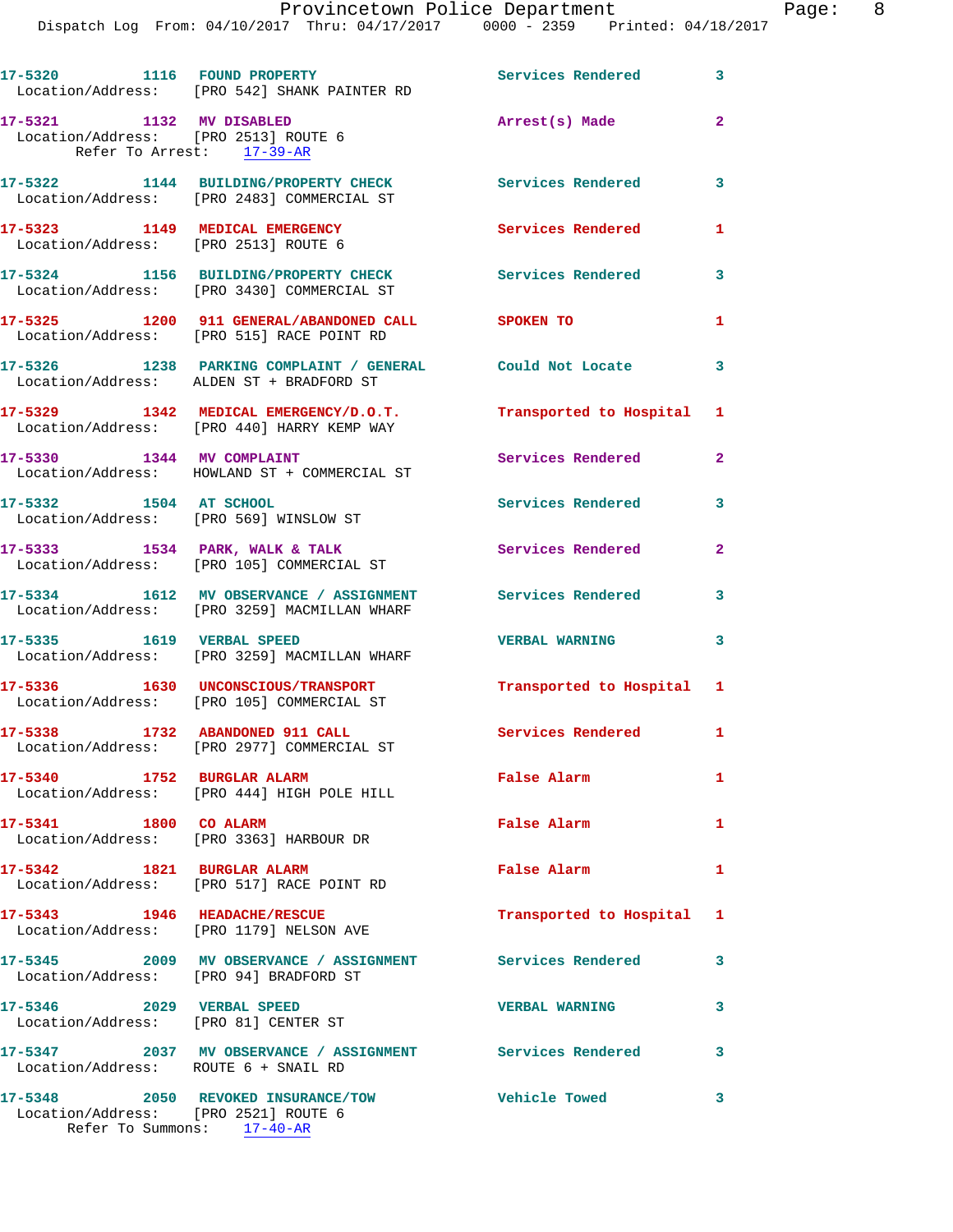|                                      |                                                                            | Provincetown Police Department<br>Dispatch Log From: 04/10/2017 Thru: 04/17/2017 0000 - 2359 Printed: 04/18/2017 |              | Page: 9 |  |
|--------------------------------------|----------------------------------------------------------------------------|------------------------------------------------------------------------------------------------------------------|--------------|---------|--|
|                                      | Location/Address: [PRO 519] RACE POINT RD                                  | 17-5349 2150 BUILDING/PROPERTY CHECK BLDG/PROP Checked/Secure 3                                                  |              |         |  |
| Location/Address: [PRO 3440] ROUTE 6 |                                                                            | 17-5350 2310 MV OBSERVANCE / ASSIGNMENT Services Rendered 3                                                      |              |         |  |
|                                      | 17-5352 2338 BAR CHECK<br>Location/Address: [PRO 3443] COMMERCIAL ST       | Services Rendered 2                                                                                              |              |         |  |
|                                      | Location/Address: [PRO 2489] BRADFORD ST                                   | 17-5353 2351 MV OBSERVANCE / ASSIGNMENT Services Rendered 3                                                      |              |         |  |
| For Date: $04/14/2017$ - Friday      |                                                                            |                                                                                                                  |              |         |  |
|                                      | 17-5354 0002 LOBBY TRAFFIC<br>Location/Address: [PRO 542] SHANK PAINTER RD | Services Rendered 2                                                                                              |              | 14      |  |
|                                      | Location/Address: [PRO 2483] COMMERCIAL ST                                 | 17-5355 0022 BUILDING/PROPERTY CHECK Services Rendered 3                                                         |              |         |  |
|                                      | Location/Address: [PRO 106] COMMERCIAL ST                                  | 17-5356 0025 MV OBSERVANCE / ASSIGNMENT Services Rendered 3                                                      |              |         |  |
|                                      | Location/Address: [PRO 2577] BRADFORD ST                                   | 17-5357 0043 MV OBSERVANCE / ASSIGNMENT Services Rendered 3                                                      |              |         |  |
| Location/Address: [PRO 4048] ROUTE 6 |                                                                            | 17-5358 0055 MV OBSERVANCE / ASSIGNMENT Services Rendered 3                                                      |              |         |  |
|                                      | Location/Address: BRADFORD ST + STANDISH ST                                | 17-5359 0127 MV OBSERVANCE / ASSIGNMENT Services Rendered 3                                                      |              |         |  |
|                                      | Location/Address: [PRO 3259] MACMILLAN WHARF                               | 17-5360 0451 BUILDING/PROPERTY CHECK Services Rendered                                                           | $\mathbf{3}$ |         |  |
|                                      | Location/Address: [PRO 3430] COMMERCIAL ST                                 | 17-5361 0511 BUILDING/PROPERTY CHECK Services Rendered                                                           | 3            |         |  |
|                                      | Location/Address: [PRO 525] COMMERCIAL ST                                  | 17-5362 0513 BUILDING/PROPERTY CHECK Services Rendered 3                                                         |              |         |  |
| Location/Address: [PRO 3440] ROUTE 6 |                                                                            | 17-5363 0516 MV OBSERVANCE / ASSIGNMENT Services Rendered 3                                                      |              |         |  |
|                                      | Location/Address: [PRO 2489] BRADFORD ST                                   | 17-5364 0534 MV OBSERVANCE / ASSIGNMENT Services Rendered 3                                                      |              |         |  |
|                                      | Location/Address: [PRO 2540] RACE POINT RD                                 | 17-5365 0535 BUILDING/PROPERTY CHECK Services Rendered 3                                                         |              |         |  |
|                                      | Location/Address: [PRO 3259] MACMILLAN WHARF                               | 17-5366 6 0552 MV OBSERVANCE / ASSIGNMENT Services Rendered 3                                                    |              |         |  |
|                                      | Location/Address: [PRO 3670] SHANK PAINTER RD                              | 17-5367 0620 BUILDING/PROPERTY CHECK BLDG/PROP Checked/Secure 3                                                  |              |         |  |
|                                      | Location/Address: [PRO 3430] COMMERCIAL ST                                 | 17-5368 0742 MV OBSERVANCE / ASSIGNMENT Services Rendered 3                                                      |              |         |  |
|                                      | Location/Address: [PRO 2483] COMMERCIAL ST                                 | 17-5369 0805 BUILDING/PROPERTY CHECK BLDG/PROP Checked/Secure 3                                                  |              |         |  |
|                                      | 17-5370 0808 SERVICE CALL/SCHOOL<br>Location/Address: [PRO 569] WINSLOW ST | Services Rendered 3                                                                                              |              |         |  |
|                                      | 17-5371 0815 MV COMPLAINT<br>Location/Address: BANGS ST + COMMERCIAL ST    | Services Rendered 2                                                                                              |              |         |  |

**17-5372 0822 MV COMPLAINT Services Rendered 2**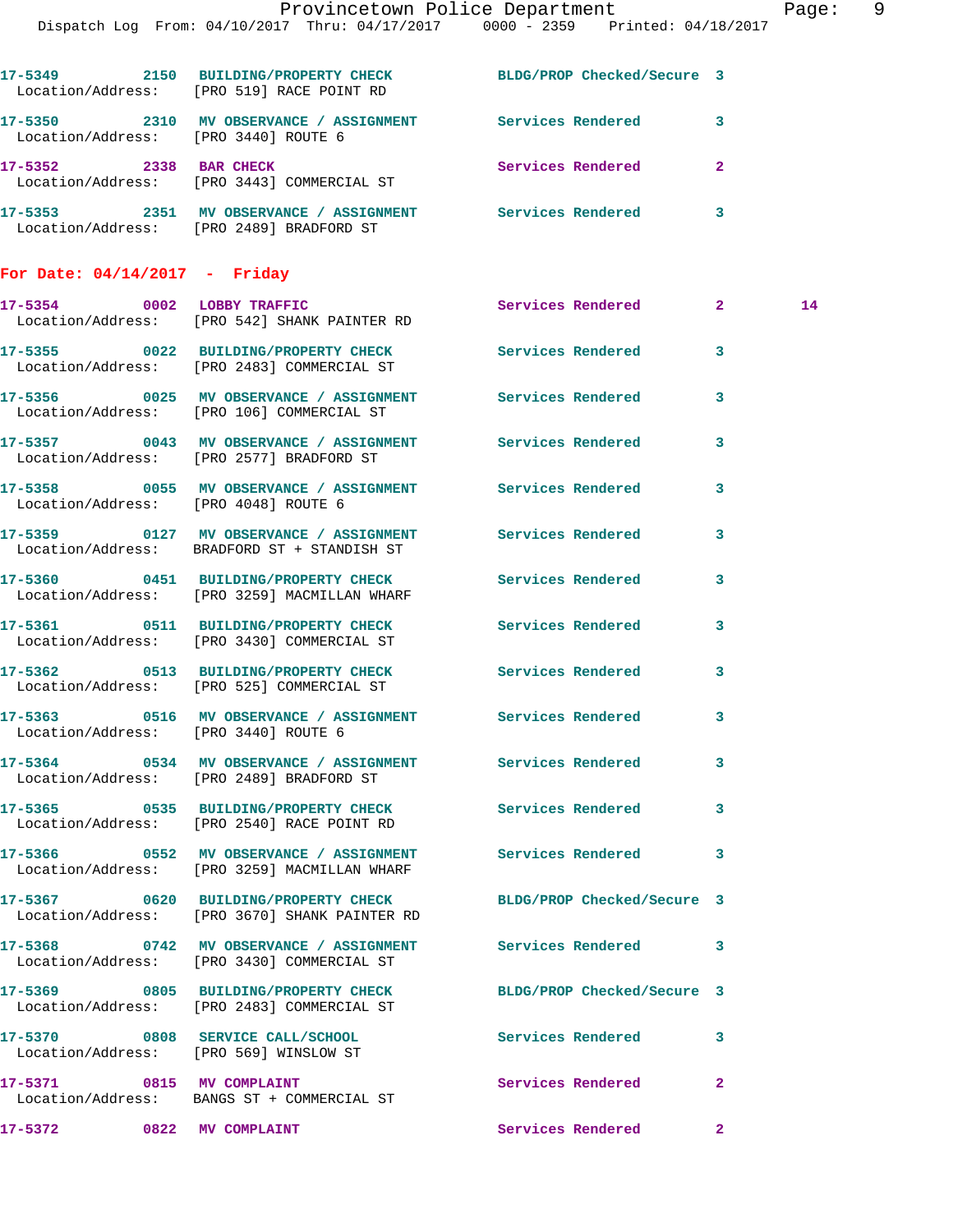|                                                                      | Provincetown Police Department<br>Dispatch Log From: 04/10/2017 Thru: 04/17/2017 0000 - 2359 Printed: 04/18/2017 |                          | Ρa             |
|----------------------------------------------------------------------|------------------------------------------------------------------------------------------------------------------|--------------------------|----------------|
|                                                                      | Location/Address: [PRO 356] COMMERCIAL ST                                                                        |                          |                |
|                                                                      | 17-5373 0825 SERVICE CALL/COURT Services Rendered<br>Location/Address: [PRO 542] SHANK PAINTER RD                |                          | 3              |
| Location/Address: [PRO 4048] ROUTE 6                                 | 17-5374 0924 MV OBSERVANCE / ASSIGNMENT Services Rendered                                                        |                          | 3              |
| 17-5375 0938 FOUND HONDA KEY<br>Location/Address: SNAIL RD           |                                                                                                                  | Services Rendered        | 3              |
| Location/Address: ATLANTIC AVE                                       | 17-5377 1029 PARKING COMPLAINT / GENERAL Services Rendered                                                       |                          | 3              |
|                                                                      | 17-5378 1038 SERVICE CALL<br>Location/Address: [PRO 68] PROVINCELANDS RD                                         | Services Rendered        | 3              |
| Location/Address: [TRU] ROUTE 6                                      | 17-5379 1124 ASSIST AGENCY / MUTUAL AID Services Rendered                                                        |                          | 3              |
| Location/Address: [PRO 4048] ROUTE 6                                 | 17-5380 1126 MV OBSERVANCE / ASSIGNMENT Services Rendered                                                        |                          | 3              |
|                                                                      | 17-5381 1140 MV COMPLAINT<br>Location/Address: [PRO 450] JOHNSON ST                                              | Services Rendered        | $\overline{2}$ |
| 17-5382 1158 LOST CELL PHONE<br>Location/Address: [PRO 3440] ROUTE 6 |                                                                                                                  | Services Rendered        | 3              |
|                                                                      | 17-5383 1242 SERVICE CALL<br>Location/Address: [PRO 1892] SHANK PAINTER RD                                       | Taken/Referred to Other  | 3              |
|                                                                      | 17-5384 1253 MEDICAL EMERGENCY<br>Location/Address: [PRO 1109] SOMERSET RD                                       | Services Rendered        | 1              |
| Location/Address: JEROME SMITH RD                                    | 17-5385 1302 MV OBSERVANCE / ASSIGNMENT Services Rendered                                                        |                          | 3              |
| 17-5386 1403 MV COMPLAINT<br>Location/Address: DYER ST               |                                                                                                                  | <b>Services Rendered</b> | $\overline{2}$ |
|                                                                      | 17-5387 1419 ANIMAL CALL/LOOSE DOG No Action Required<br>Location/Address: [PRO 3430] COMMERCIAL ST              |                          | $\overline{a}$ |
|                                                                      | 17-5388 1530 MV OBSERVANCE / ASSIGNMENT Services Rendered<br>Location/Address: [PRO 3430] COMMERCIAL ST          |                          | 3              |
|                                                                      | 17-5389 1546 BUILDING/PROPERTY CHECK Services Rendered<br>Location/Address: [PRO 2490] PROVINCELANDS RD          |                          | 3              |
|                                                                      | 17-5390 1607 MV OBSERVANCE / ASSIGNMENT Services Rendered<br>Location/Address: [PRO 3259] MACMILLAN WHARF        |                          | 3              |
|                                                                      | 17-5391 1621 LINGERING TURKEY<br>Location/Address: [PRO 1718] MAYFLOWER AVE                                      | No Action Required       | $\overline{2}$ |
|                                                                      | 17-5392 1630 MEDICAL EMERGENCY<br>Location/Address: [PRO 3670] SHANK PAINTER RD                                  | <b>PATIENT REFUSAL</b>   | 1              |
|                                                                      | 17-5393 1654 BUILDING/PROPERTY CHECK BLDG/PROP Checked/Secure 3<br>Location/Address: [PRO 72] PROVINCELANDS RD   |                          |                |
|                                                                      | 17-5395 1726 PARK, WALK & TALK<br>Location/Address: [PRO 516] RACE POINT RD                                      | Services Rendered        | $\overline{2}$ |
| Location/Address: COMMERCIAL ST                                      | 17-5396 1735 STOLEN PROPANE TANKS                                                                                | Services Rendered        | $\overline{2}$ |
|                                                                      | 17-5397 1741 ALARM - GENERAL<br>Location/Address: [PRO 153] COMMERCIAL ST                                        | False Alarm              | 1              |

age: 10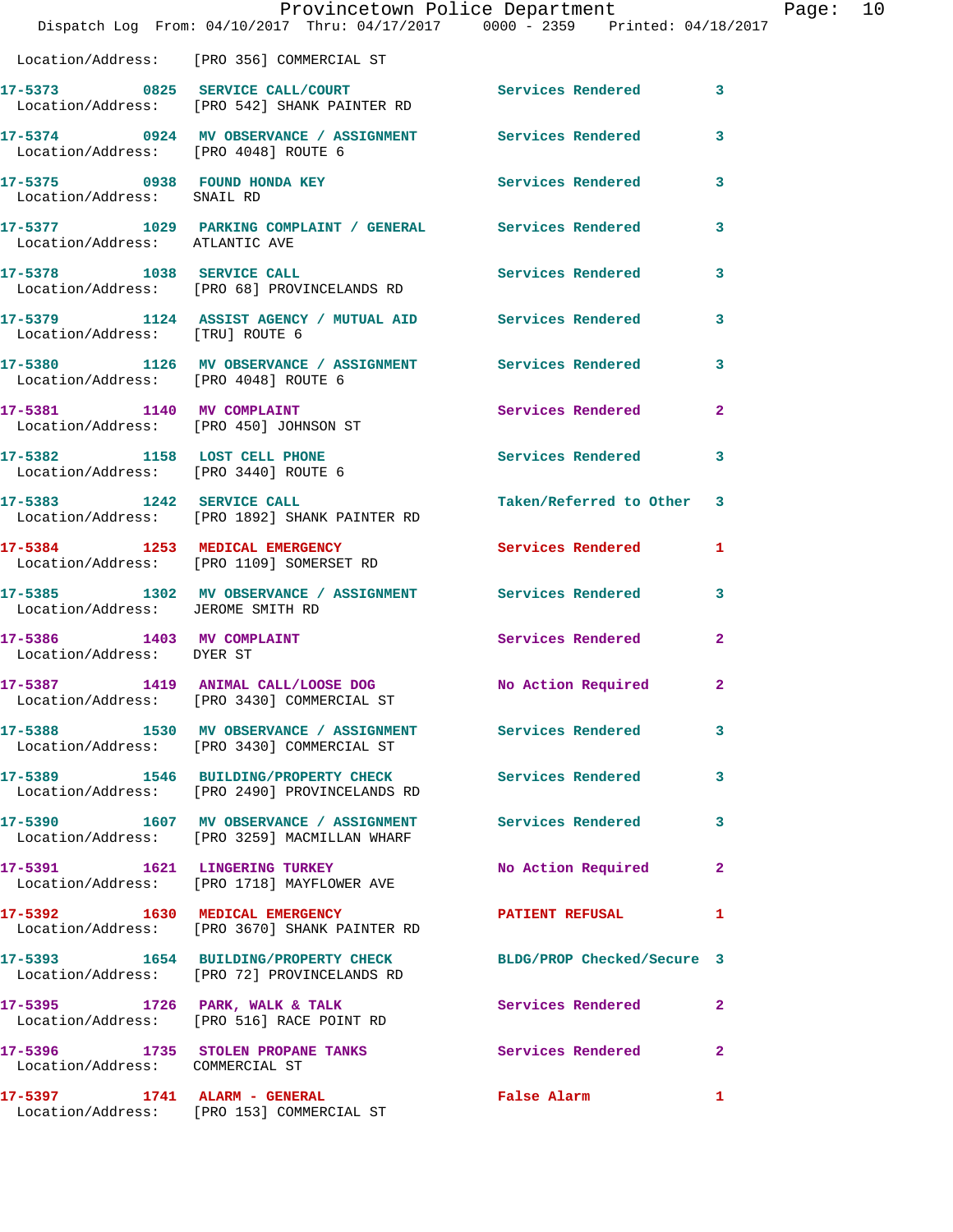|         |      |                                                                            | Provincetown Police Department                                                 | Page: $11$ |
|---------|------|----------------------------------------------------------------------------|--------------------------------------------------------------------------------|------------|
|         |      |                                                                            | Dispatch Log From: 04/10/2017 Thru: 04/17/2017 0000 - 2359 Printed: 04/18/2017 |            |
| 17-5398 | 1813 | <b>BUILDING/PROPERTY CHECK</b><br>Location/Address: [PRO 433] RYDER ST EXT | <b>Services Rendered</b>                                                       |            |
| 17-5399 | 1821 | <b>BUILDING/PROPERTY CHECK</b>                                             | BLDG/PROP Checked/Secure 3                                                     |            |

 Location/Address: [PRO 1638] COMMERCIAL ST **17-5400 1834 BAR CHECK Services Rendered 2**  Location/Address: [PRO 2731] COMMERCIAL ST

**17-5401 1852 BUILDING/PROPERTY CHECK Services Rendered 3**  Location/Address: [PRO 564] BAYBERRY AVE

**17-5402 1931 911 GENERAL/MISDIAL Services Rendered 1**  Location/Address: [PRO 63] BRADFORD ST EXT **17-5403 2011 MEDICAL EMERGENCY Transported to Hospital 1** 

 Location/Address: [PRO 2647] SHANK PAINTER RD **17-5405 2108 MV OBSERVANCE / ASSIGNMENT Services Rendered 3**  Location/Address: [PRO 595] BRADFORD ST

**17-5406 2143 BUILDING/PROPERTY CHECK BLDG/PROP Checked/Secure 3**  Location/Address: [PRO 379] COMMERCIAL ST **17-5407 2307 BUILDING/PROPERTY CHECK BLDG/PROP Checked/Secure 3**  Location/Address: [PRO 530] SHANK PAINTER RD

**17-5408 2347 BUILDING/PROPERTY CHECK Services Rendered 3**  Location/Address: [PRO 3259] MACMILLAN WHARF **17-5409 2350 ASSIST CITIZEN Services Rendered 3**  Location/Address: [PRO 3004] BRADFORD ST

## **For Date: 04/15/2017 - Saturday**

|                        | 17-5410 0000 BUILDING/PROPERTY CHECK BLDG/PROP Checked/Secure 3<br>Location/Address: [PRO 1638] COMMERCIAL ST            |                          |                |    |
|------------------------|--------------------------------------------------------------------------------------------------------------------------|--------------------------|----------------|----|
|                        | 17-5411 0001 LOBBY TRAFFIC<br>Location/Address: [PRO 542] SHANK PAINTER RD                                               | <b>Services Rendered</b> | 2 <sup>1</sup> | 13 |
|                        | 17-5413 6009 MV OBSERVANCE / ASSIGNMENT Services Rendered<br>Location/Address: BRADFORD ST + RYDER ST                    |                          | 3              |    |
|                        | 17-5415 0040 BAR CHECK<br>Location/Address: [PRO 3443] COMMERCIAL ST                                                     | <b>Services Rendered</b> | $\overline{2}$ |    |
| 17-5416 0042 BAR CHECK | Location/Address: [PRO 399] COMMERCIAL ST                                                                                | <b>Services Rendered</b> | $\overline{2}$ |    |
| 17-5417 0045 FOLLOW UP | Location/Address: [PRO 2940] NELSON AVE                                                                                  | Services Rendered        | $\overline{2}$ |    |
|                        | 17-5418 0058 MV OBSERVANCE / ASSIGNMENT Services Rendered<br>Location/Address: BRADFORD ST + STANDISH ST                 |                          | 3              |    |
|                        | 17-5419 		 0106 BUILDING/PROPERTY CHECK 			BLDG/PROP Checked/Secure 3<br>Location/Address: [PRO 444] HIGH POLE HILL      |                          |                |    |
|                        | 17-5420 0139 BUILDING/PROPERTY CHECK Services Rendered<br>Location/Address: [PRO 526] RYDER ST EXT                       |                          | 3              |    |
|                        | 17-5421 0140 BUILDING/PROPERTY CHECK BLDG/PROP Checked/Secure 3<br>Location/Address: [PRO 182] COMMERCIAL ST             |                          |                |    |
|                        | 17-5422       0149   MV OBSERVANCE / ASSIGNMENT       Services Rendered<br>Location/Address: [PRO 3912] SHANK PAINTER RD |                          | $\mathbf{3}$   |    |
|                        | Location/Address: BRADFORD ST + RYDER ST                                                                                 |                          | 3              |    |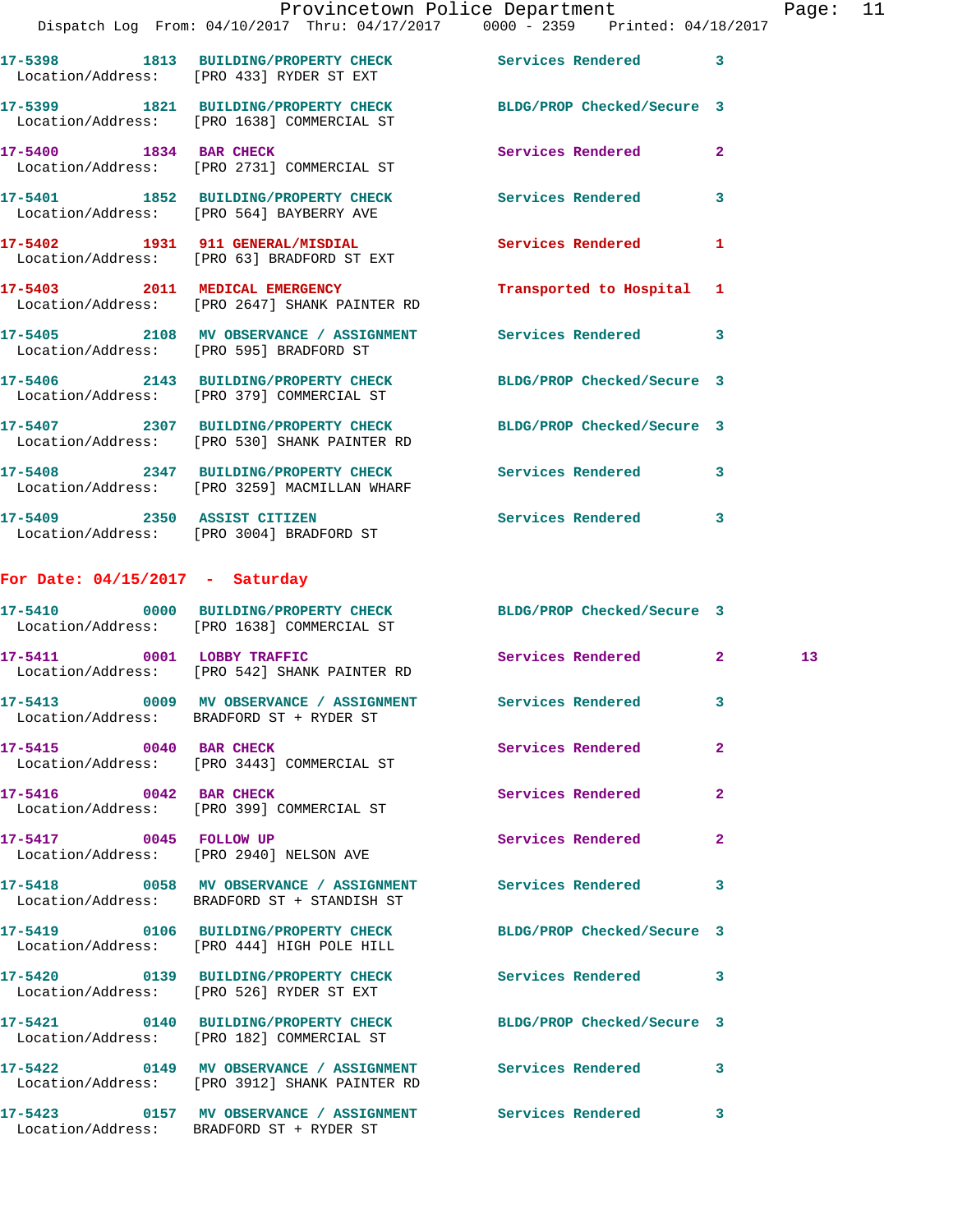| Location/Address: [PRO 16] BRADFORD ST                                                         | 17-5424 0231 BUILDING/PROPERTY CHECK BLDG/PROP Checked/Secure 3                                          |                            |                |
|------------------------------------------------------------------------------------------------|----------------------------------------------------------------------------------------------------------|----------------------------|----------------|
|                                                                                                |                                                                                                          | No Action Required         | 3              |
|                                                                                                | 17-5426 0524 BUILDING/PROPERTY CHECK<br>Location/Address: [PRO 2898] JEROME SMITH RD                     | <b>Services Rendered</b>   | 3              |
| Location/Address: ROUTE 6                                                                      | 17-5427 6529 MV OBSERVANCE / ASSIGNMENT Services Rendered                                                |                            | 3              |
|                                                                                                | 17-5428 0556 BUILDING/PROPERTY CHECK<br>Location/Address: [PRO 519] RACE POINT RD                        | BLDG/PROP Checked/Secure 3 |                |
|                                                                                                | 17-5429 0622 MEDICAL EMERGENCY<br>Location/Address: [PRO 1466] COMMERCIAL ST                             | <b>PATIENT REFUSAL</b>     | 1              |
| 17-5430 0627 DISTURBANCE<br>Location/Address: NELSON AVE                                       |                                                                                                          | Services Rendered          | $\mathbf{1}$   |
| Location/Address: [PRO 1014] NELSON AVE                                                        | 17-5431 0635 MEDICAL EMERGENCY                                                                           | Transported to Hospital 1  |                |
| 17-5432 0720 FOLLOW UP<br>Location/Address: [PRO 1014] NELSON AVE                              |                                                                                                          | FOLLOW UP                  | $\overline{2}$ |
| 17-5436 0730 FOLLOW UP                                                                         | Location/Address: [PRO 1466] COMMERCIAL ST                                                               | FOLLOW UP                  | $\mathbf{2}$   |
|                                                                                                | 17-5433 0814 KEEP THE PEACE<br>Location/Address: [PRO 3259] MACMILLAN WHARF                              | Services Rendered          | $\mathbf{2}$   |
| 17-5434 0908 DISTURBANCE<br>Location/Address: [PRO 3722] BANGS ST<br>Refer To Arrest: 17-41-AR |                                                                                                          | Arrest(s) Made             | $\mathbf{1}$   |
|                                                                                                | 17-5435 0936 MEDICAL EMERGENCY/DOT<br>Location/Address: [PRO 440] HARRY KEMP WAY                         | Transported to Hospital 1  |                |
| 17-5438 1137 FOLLOW UP                                                                         | Location/Address: [PRO 542] SHANK PAINTER RD                                                             | SPOKEN TO                  | $\mathbf{2}$   |
| 17-5439 1142 911 GENERAL/MISDIAL                                                               | Location/Address: [PRO 3670] SHANK PAINTER RD                                                            | Services Rendered 1        |                |
| 17-5441 1155 ALARM - GENERAL                                                                   | Location/Address: [PRO 269] COMMERCIAL ST                                                                | False Alarm                | $\mathbf{1}$   |
| 17-5442 1418 MV HIT & RUN<br>Refer To Accident: 17-16-AC                                       | Location/Address: KENDALL LN + COMMERCIAL ST                                                             | <b>Services Rendered</b>   | $\mathbf{2}$   |
| 17-5456                                                                                        | 1430 ASSIST AGENCY / HARWICH PD Services Rendered 3<br>Location: [ORL] HARWICH PD                        |                            |                |
| 17-5445                                                                                        | 1532 BUILDING/PROPERTY CHECK<br>Location/Address: [PRO 3163] WINTHROP ST                                 | Services Rendered          | 3              |
| 17-5446 1602 FIRE, MUTUAL AID<br>Location: EASTHAM HQ                                          |                                                                                                          | <b>Services Rendered</b>   | $\mathbf{1}$   |
|                                                                                                | 17-5447 1617 BUILDING/PROPERTY CHECK<br>Location/Address: [PRO 2977] COMMERCIAL ST                       | BLDG/PROP Checked/Secure 3 |                |
|                                                                                                | 17-5449 1629 ALARM - ELEVATOR<br>Location/Address: [PRO 105] COMMERCIAL ST                               | Services Rendered 1        |                |
|                                                                                                | 17-5450 1639 MV OBSERVANCE / ASSIGNMENT Services Rendered 3<br>Location/Address: [PRO 106] COMMERCIAL ST |                            |                |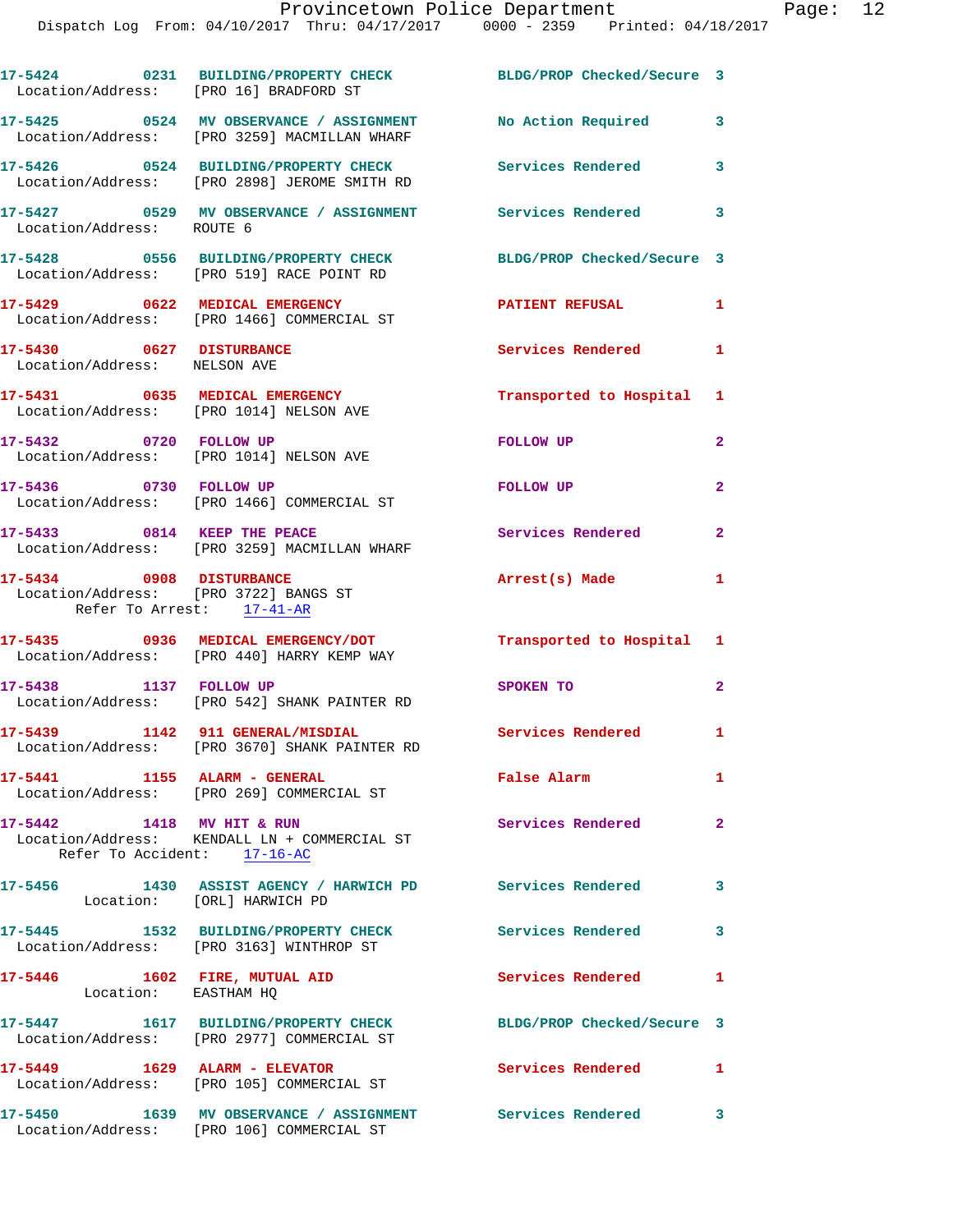**17-5451 1652 BUILDING/PROPERTY CHECK BLDG/PROP Checked/Secure 3** 

Location/Address: [PRO 525] COMMERCIAL ST

Location/Address: [PRO 182] COMMERCIAL ST

|                                                                   | 17-5452 1711 BUILDING/PROPERTY CHECK<br>Location/Address: [PRO 3053] WEST VINE ST                        | Services Rendered 3        |                         |
|-------------------------------------------------------------------|----------------------------------------------------------------------------------------------------------|----------------------------|-------------------------|
|                                                                   | 17-5453 1735 BUILDING/PROPERTY CHECK<br>Location/Address: [PRO 3033] COMMERCIAL ST                       | BLDG/PROP Checked/Secure 3 |                         |
| 17-5455 1842 MEDICAL EMERGENCY                                    | Location/Address: [PRO 2977] COMMERCIAL ST                                                               | Transported to Hospital 1  |                         |
| Location/Address: [PRO 1014] NELSON AVE                           | 17-5458 1940 SERVE RESTRAINING ORDER                                                                     | Services Rendered          | $\mathbf{2}$            |
| Location/Address: [PRO 554] TREMONT ST                            | 17-5459 2109 BUILDING/PROPERTY CHECK                                                                     | BLDG/PROP Checked/Secure 3 |                         |
|                                                                   | 17-5460 2115 MV OBSERVANCE / ASSIGNMENT<br>Location/Address: ROUTE 6 + SHANK PAINTER RD                  | Services Rendered 3        |                         |
|                                                                   | 17-5461 2117 BUILDING/PROPERTY CHECK<br>Location/Address: [PRO 3259] MACMILLAN WHARF                     | BLDG/PROP Checked/Secure 3 |                         |
|                                                                   | 17-5462 2143 BUILDING/PROPERTY CHECK<br>Location/Address: [PRO 2483] COMMERCIAL ST                       | BLDG/PROP Checked/Secure 3 |                         |
| 17-5463 2153 LOST WALLET<br>Location/Address:                     | [PRO 165] COMMERCIAL ST                                                                                  | <b>Services Rendered</b>   | $\overline{\mathbf{3}}$ |
|                                                                   | 17-5464 2200 BUILDING/PROPERTY CHECK<br>Location/Address: [PRO 516] RACE POINT RD                        | BLDG/PROP Checked/Secure 3 |                         |
| 17-5465 2220 BAR CHECK                                            | Location/Address: [PRO 2605] COMMERCIAL ST                                                               | Services Rendered 2        |                         |
|                                                                   | 17-5466 2357 BUILDING/PROPERTY CHECK<br>Location/Address: [PRO 444] HIGH POLE HILL                       | BLDG/PROP Checked/Secure 3 |                         |
| For Date: $04/16/2017$ - Sunday                                   |                                                                                                          |                            |                         |
|                                                                   | 17-5468 0015 MV OBSERVANCE / ASSIGNMENT<br>Location/Address: BRADFORD ST + HOWLAND ST                    | Services Rendered 3        |                         |
| 17-5469 0035 MV STOP                                              | Location/Address: BRADFORD ST + ANTHONY ST                                                               | <b>VERBAL WARNING</b>      | 3                       |
|                                                                   | 17-5470 0051 BUILDING/PROPERTY CHECK<br>Location/Address: [PRO 3259] MACMILLAN WHARF                     | Services Rendered          | 3                       |
|                                                                   | 17-5471 0051 MV OBSERVANCE / ASSIGNMENT No Action Required 3<br>Location/Address: RYDER ST + BRADFORD ST |                            |                         |
| 17-5472 0054 PARK, WALK & TALK<br>Location/Address: COMMERCIAL ST |                                                                                                          | Services Rendered          | $\mathbf{2}$            |
|                                                                   | 17-5473 0057 BAR CHECK<br>Location/Address: [PRO 3443] COMMERCIAL ST                                     | <b>Services Rendered</b>   | $\mathbf{2}$            |
| Location/Address: ROUTE 6 + SNAIL RD                              | 17-5474 0118 MV OBSERVANCE / ASSIGNMENT Services Rendered                                                |                            | 3                       |
| 17-5475 0129 DISTURBANCE                                          | Location/Address: [PRO 3443] COMMERCIAL ST                                                               | <b>GONE ON ARRIVAL</b>     | $\mathbf{1}$            |
| <b>17-5476</b>                                                    | 0144 BUILDING/PROPERTY CHECK                                                                             | BLDG/PROP Checked/Secure 3 |                         |

**17-5477 0148 BUILDING/PROPERTY CHECK BLDG/PROP Checked/Secure 3**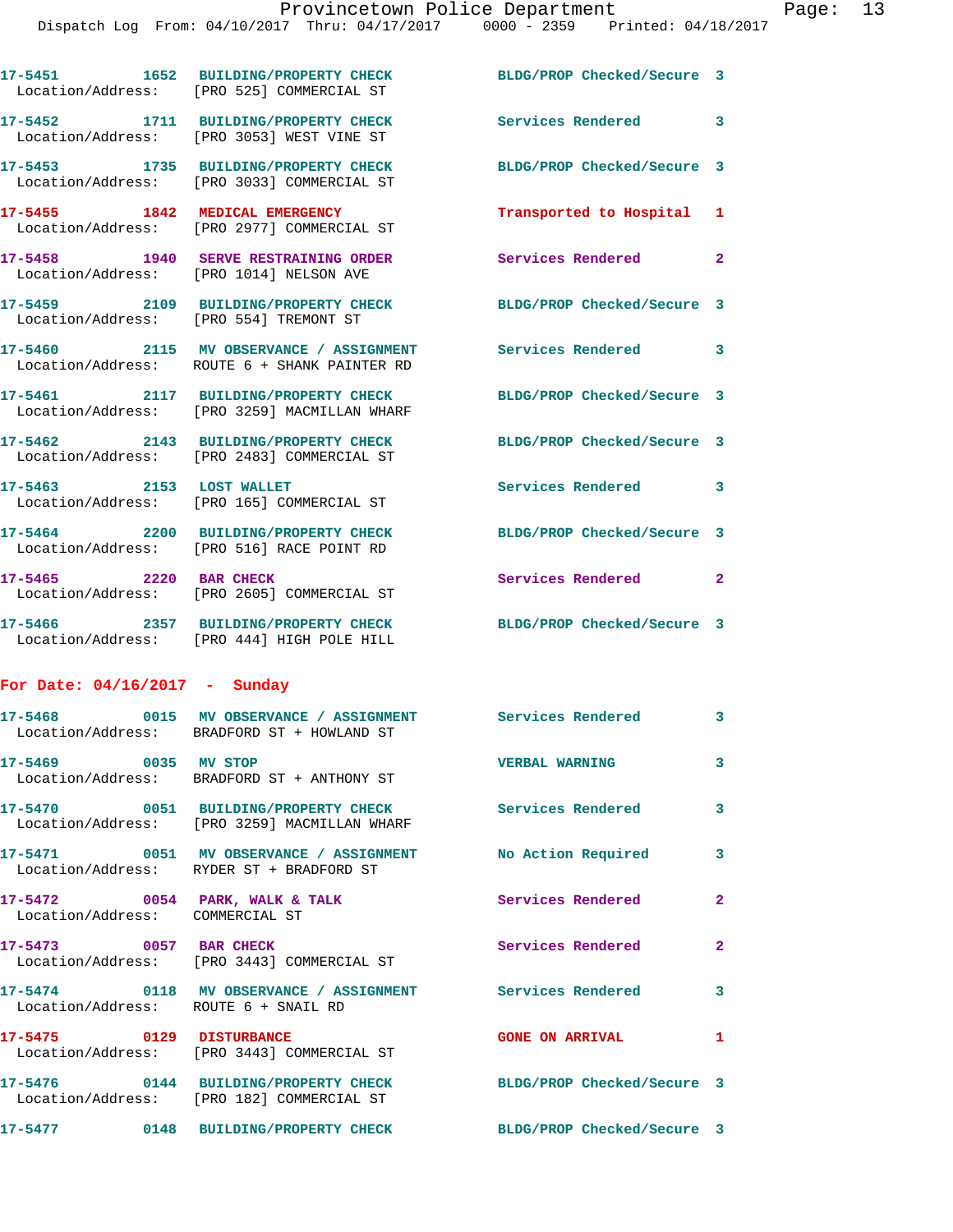|                                                     | Provincetown Police Department<br>Dispatch Log From: 04/10/2017 Thru: 04/17/2017 0000 - 2359 Printed: 04/18/2017 |                            |                | Page: 14 |  |
|-----------------------------------------------------|------------------------------------------------------------------------------------------------------------------|----------------------------|----------------|----------|--|
|                                                     | Location/Address: [PRO 175] COMMERCIAL ST                                                                        |                            |                |          |  |
|                                                     | 17-5478 0222 BUILDING/PROPERTY CHECK Services Rendered 3<br>Location/Address: [PRO 526] RYDER ST EXT             |                            |                |          |  |
| 17-5479 0225 MV STOP                                | Location/Address: BRADFORD ST + BANGS ST                                                                         | <b>VERBAL WARNING</b> 3    |                |          |  |
|                                                     | 17-5480 0233 BUILDING/PROPERTY CHECK BLDG/PROP Checked/Secure 3<br>Location/Address: [PRO 2539] RYDER ST EXT     |                            |                |          |  |
|                                                     | 17-5481 0301 MV OBSERVANCE / ASSIGNMENT No Action Required 3<br>Location/Address: HOWLAND ST + BRADFORD ST       |                            |                |          |  |
|                                                     | 17-5482 0521 BUILDING/PROPERTY CHECK<br>Location/Address: [PRO 530] SHANK PAINTER RD                             | BLDG/PROP Checked/Secure 3 |                |          |  |
|                                                     | 17-5483 0700 LOBBY TRAFFIC<br>Location/Address: [PRO 542] SHANK PAINTER RD                                       | Services Rendered 2        |                | 5        |  |
| Location/Address: [PRO 3440] ROUTE 6                | 17-5484 0831 MV OBSERVANCE / ASSIGNMENT No Action Required 3                                                     |                            |                |          |  |
| 17-5485 0835 COMPLAINT<br>Location/Address: ROUTE 6 |                                                                                                                  | <b>Services Rendered</b>   | $\mathbf{3}$   |          |  |
|                                                     | 17-5486 0923 PARK, WALK & TALK<br>Location/Address: [PRO 516] RACE POINT RD                                      | No Action Required 2       |                |          |  |
|                                                     | 17-5487 0943 BUILDING/PROPERTY CHECK<br>Location/Address: [PRO 519] RACE POINT RD                                | BLDG/PROP Checked/Secure 3 |                |          |  |
|                                                     | 17-5488 0959 ASSIST CITIZEN<br>Location/Address: [PRO 1269] ALDEN ST                                             | Services Rendered 3        |                |          |  |
|                                                     | 17-5489 1034 FOUND LIC<br>Location/Address: [PRO 542] SHANK PAINTER RD                                           | Services Rendered          | $\mathbf{3}$   |          |  |
|                                                     | 17-5490 1157 MEDICAL EMERGENCY/GREASE Transported to Hospital 1<br>Location/Address: [PRO 2542] COMMERCIAL ST    |                            |                |          |  |
| 1209<br>17-5491                                     | <b>MV COMPLAINT</b><br>Location/Address: [PRO 2499] RACE POINT RD                                                | Taken/Referred to Other 2  |                |          |  |
| 17-5492 1212 AIRCRAFT/DRONE                         | Location/Address: [PRO 106] COMMERCIAL ST                                                                        | Services Rendered          | $\overline{2}$ |          |  |
|                                                     | 17-5493 1215 PARK, WALK & TALK<br>Location: [PRO 3431] LOPES SQUARE                                              | Services Rendered 2        |                |          |  |
|                                                     | 17-5494 1254 MEDICAL EMERGENCY/CANCER<br>Location/Address: [PRO 395] COMMERCIAL ST                               | Transported to Hospital 1  |                |          |  |
|                                                     | 17-5496 1321 ASSIST AGENCY / MUTUAL AID Services Rendered<br>Location/Address: [PRO 1892] SHANK PAINTER RD       |                            | 3              |          |  |
|                                                     | 17-5497 1358 MV OBSERVANCE / ASSIGNMENT Services Rendered 3<br>Location/Address: SHANK PAINTER RD + PROVINCE RD  |                            |                |          |  |
|                                                     | 17-5498 1423 MEDICAL EMERGENCY/LIFT<br>Location/Address: [PRO 442] HARRY KEMP WAY                                | Transported to Hospital 1  |                |          |  |
|                                                     | 17-5499 1510 BUILDING/PROPERTY CHECK BLDG/PROP Checked/Secure 3<br>Location/Address: [PRO 99] COMMERCIAL ST      |                            |                |          |  |
|                                                     | 17-5500 1512 ASSIST AGENCY / MUTUAL AID Services Rendered<br>Location/Address: [PRO 1892] SHANK PAINTER RD       |                            | 3              |          |  |
| 17-5501 1524 BAR CHECK                              | Location/Address: [PRO 2737] COMMERCIAL ST                                                                       | Services Rendered 2        |                |          |  |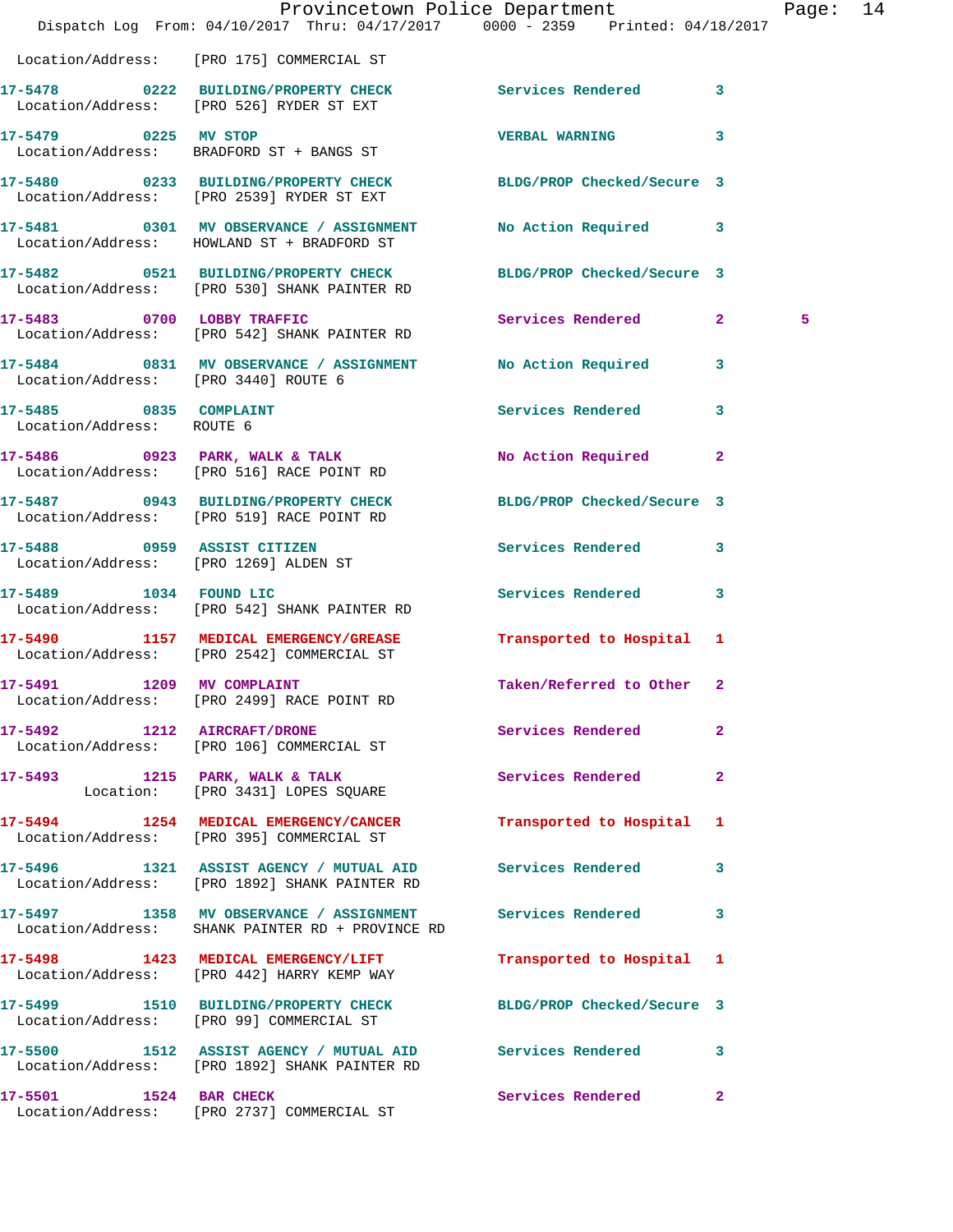**17-5504 1619 PARK, WALK & TALK Services Rendered 2**  Location/Address: [PRO 516] RACE POINT RD

**17-5506 1731 BUILDING/PROPERTY CHECK BLDG/PROP Checked/Secure 3**  Location/Address: [PRO 2540] RACE POINT RD

**17-5505 1732 MV OBSERVANCE / ASSIGNMENT Services Rendered 3**  Location/Address: [PRO 525] COMMERCIAL ST

**17-5507 1805 MV HIT & RUN SPOKEN TO 2**  Location/Address: [PRO 2977] COMMERCIAL ST

**17-5508 1824 ANIMAL CALL Services Rendered 2**  Location/Address: [PRO 1251] SEASHORE PARK DR

**17-5509 1901 BUILDING/PROPERTY CHECK Services Rendered 3**  Location/Address: [PRO 2942] COMMERCIAL ST

**17-5510 1906 BUILDING/PROPERTY CHECK BLDG/PROP Checked/Secure 3**  Location/Address: [PRO 3259] MACMILLAN WHARF

**17-5511 1923 BUILDING/PROPERTY CHECK BLDG/PROP Checked/Secure 3**  Location/Address: [PRO 433] RYDER ST EXT

**17-5512 1933 MV OBSERVANCE / ASSIGNMENT Services Rendered 3**  Location/Address: [PRO 58] BRADFORD ST

**17-5513 2036 BUILDING/PROPERTY CHECK BLDG/PROP Checked/Secure 3**  Location/Address: [PRO 554] TREMONT ST

**17-5514 2038 BUILDING/PROPERTY CHECK BLDG/PROP Checked/Secure 3**  Location/Address: [PRO 2483] COMMERCIAL ST

**17-5515 2038 BUILDING/PROPERTY CHECK BLDG/PROP Checked/Secure 3**  Location/Address: [PRO 530] SHANK PAINTER RD

**17-5516 2107 BUILDING/PROPERTY CHECK BLDG/PROP Checked/Secure 3**  Location/Address: [PRO 444] HIGH POLE HILL

**17-5517 2119 MEDICAL EMERGENCY/ALLERGIC Transported to Hospital 1**  Location/Address: [PRO 57] BRADFORD ST

**17-5519 2215 BUILDING/PROPERTY CHECK BLDG/PROP Checked/Secure 3**  Location/Address: [PRO 440] HARRY KEMP WAY

**17-5520 2330 BUILDING/PROPERTY CHECK Services Rendered 3**  Location/Address: [PRO 2483] COMMERCIAL ST

Location/Address: [PRO 3259] MACMILLAN WHARF

**17-5521 2345 BUILDING/PROPERTY CHECK Services Rendered 3** 

**17-5522 2357 MV OBSERVANCE / ASSIGNMENT Services Rendered 3**  Location/Address: [PRO 2489] BRADFORD ST

## **For Date: 04/17/2017 - Monday**

| 17–5523<br>Location/Address: | 0002 | MV OBSERVANCE / ASSIGNMENT<br>BRADFORD ST + HOWLAND ST    | Services Rendered          |    |
|------------------------------|------|-----------------------------------------------------------|----------------------------|----|
| 17-5524<br>Location/Address: | 0002 | LOBBY TRAFFIC<br>FRO 5421 SHANK PAINTER RD                | Services Rendered          | 34 |
| 17–5525<br>Location/Address: | 0058 | <b>BUILDING/PROPERTY CHECK</b><br>PRO 182] COMMERCIAL ST! | BLDG/PROP Checked/Secure 3 |    |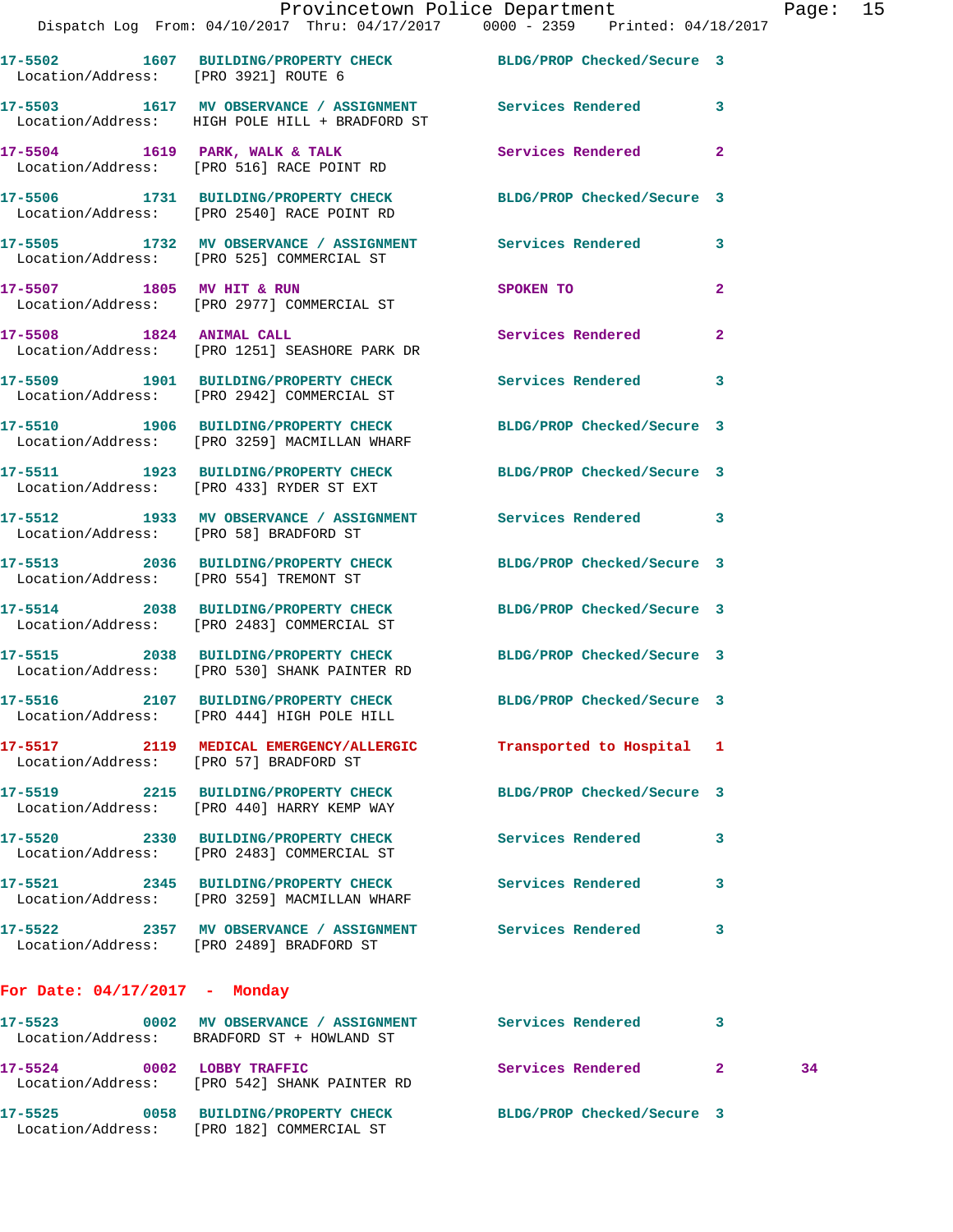## Provincetown Police Department Page: 16

| 17-5526 0110 MV STOP                                                    | Location/Address: ROUTE 6 + SHANK PAINTER RD                                                            | <b>VERBAL WARNING</b>      | $\mathbf{3}$               |
|-------------------------------------------------------------------------|---------------------------------------------------------------------------------------------------------|----------------------------|----------------------------|
|                                                                         | 17-5527 0129 MV OBSERVANCE / ASSIGNMENT<br>Location/Address: [PRO 106] COMMERCIAL ST                    | <b>Services Rendered</b>   | $\mathbf{3}$               |
|                                                                         | 17-5528 0138 BUILDING/PROPERTY CHECK<br>Location/Address: [PRO 1638] COMMERCIAL ST                      | BLDG/PROP Checked/Secure 3 |                            |
| Location/Address: ROUTE 6                                               | 17-5529       0157   MV OBSERVANCE / ASSIGNMENT       Services Rendered                                 |                            | 3                          |
| 17-5530 0159 ASSIST CITIZEN                                             | Location/Address: [PRO 1892] SHANK PAINTER RD                                                           | Services Rendered          | 3                          |
|                                                                         | 17-5531 0225 MV OBSERVANCE / ASSIGNMENT<br>Location/Address: [PRO 2489] BRADFORD ST                     | <b>Services Rendered</b>   | $\overline{\phantom{a}}$ 3 |
|                                                                         | 17-5532 0232 BUILDING/PROPERTY CHECK<br>Location/Address: [PRO 1778] SHANK PAINTER RD                   | BLDG/PROP Checked/Secure 3 |                            |
|                                                                         | 17-5533 0259 MV OBSERVANCE / ASSIGNMENT<br>Location/Address: [PRO 3430] COMMERCIAL ST                   | Services Rendered          | $\overline{\phantom{a}}$ 3 |
|                                                                         | 17-5534 0410 MEDICAL EMERGENCY<br>Location/Address: [PRO 1557] COMMERCIAL ST                            | <b>Services Rendered</b>   | 1                          |
|                                                                         | 17-5535 0433 MV OBSERVANCE / ASSIGNMENT Services Rendered<br>Location/Address: [PRO 3430] COMMERCIAL ST |                            | 3                          |
|                                                                         | 17-5536 0503 MV OBSERVANCE / ASSIGNMENT<br>Location/Address: [PRO 2490] PROVINCELANDS RD                | <b>Services Rendered</b>   | 3                          |
| Location/Address: ROUTE 6                                               | 17-5537 0525 MV OBSERVANCE / ASSIGNMENT                                                                 | Services Rendered 3        |                            |
|                                                                         | 17-5538 0600 BUILDING/PROPERTY CHECK<br>Location/Address: [PRO 519] RACE POINT RD                       | BLDG/PROP Checked/Secure 3 |                            |
| Location/Address: [PRO 3188] MEADOW RD                                  | 17-5539 0845 SERVE RESTRAINING ORDER                                                                    | Could Not Locate           | $\overline{\phantom{a}}$ 2 |
| Location/Address: [PRO 1014] NELSON AVE                                 | 17-5541 0943 SERVE RESTRAINING ORDER                                                                    | Could Not Locate           | $\overline{\phantom{a}}$   |
| Location/Address: [PRO 39] BAYBERRY AVE                                 | 17-5542 0946 ASSIST CITIZEN/WELLBEING                                                                   | Services Rendered          | $\mathbf{3}$               |
|                                                                         | 17-5543 1010 LARCENY /FORGERY/ FRAUD<br>Location/Address: [PRO 3145] RACE POINT RD                      | <b>SPOKEN TO</b>           | $\mathbf{2}$               |
| 17-5544 1127 FOLLOW UP                                                  | Location/Address: [PRO 1245] SEASHORE PARK DR<br>Refer To Arrest: 17-38-AR                              | <b>Services Rendered</b>   | $\overline{\phantom{a}}$ 2 |
|                                                                         | 17-5545 1249 MEDICAL EMERGENCY/FALL<br>Location/Address: [PRO 3117] COMMERCIAL ST                       | Taken/Referred to Other 1  |                            |
|                                                                         | 17-5546 1251 LARCENY /FORGERY/ FRAUD<br>Location/Address: [PRO 352] COMMERCIAL ST                       | <b>SPOKEN TO</b>           | $\mathbf{2}$               |
| 17-5547 1310 FOLLOW UP<br>Location/Address: [PRO 1006] NELSON AVE       | Refer To Arrest: 17-42-AR                                                                               | Arrest(s) Made             | $\mathbf{2}$               |
| 17-5549 1348 ALARM - GENERAL<br>Location/Address: [PRO 3452] HARBOUR DR |                                                                                                         | False Alarm                | 1                          |
| 17-5551 1450 RENTAL SCAM                                                | Location/Address: [PRO 857] COMMERCIAL ST                                                               | <b>Services Rendered</b> 2 |                            |